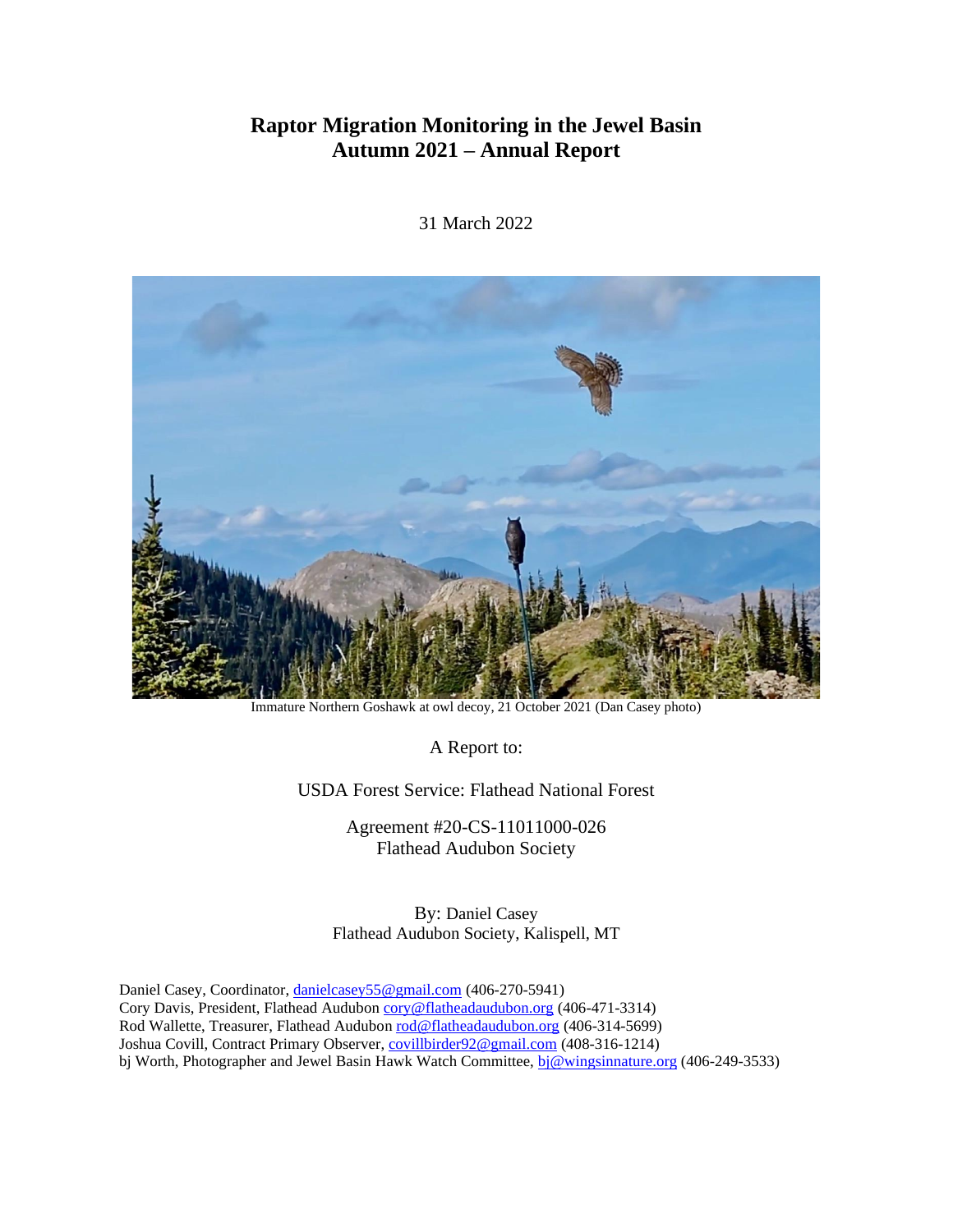## **Executive Summary.**

Flathead Audubon volunteers and one paid technician were able to conduct 50 surveys at the Jewel Basin Hawk Watch during the 2021 monitoring season (25 Aug – 5 Nov). This was only the second time we have managed to conduct 50 or more surveys in a season, and our results exceeded expectations, with new high counts for 10 species, above average counts for six more, and our highest overall count total in our 14 years of surveys at this site (4,418 raptors counted). We have now counted 37,185 raptors over 14 seasons at the Jewel Basin site. This year we recorded our 17,000<sup>th</sup> Sharp-shinned Hawk, our 24,000<sup>th</sup> Accipiter, our 6,000<sup>th</sup> eagle, and our 3,000<sup>th</sup> Red-tailed Hawk.

As always, the success of the Jewel Basin Hawk Watch depended on a large number of Flathead Audubon members and others who volunteered their time to help spot and tally passing birds. This year seven people served as primary observers for at least one day (in addition to our paid technician), and at least 30 others served as additional observers. These volunteers provided 791 hours of in-kind support to the project, which in addition to additional travel (88 trips) and administrative efforts (160 hr) resulted in a total in-kind donation of \$19,115 to the project.

**Introduction.** The purpose of this project was to continue (for the 14th consecutive year) annual season-long surveys of autumn raptor migration above Jewel Basin along the Swan Range near Mount Aeneas, on the Flathead National Forest northeast of Bigfork, MT (Figure 1). In addition to providing data to a network of migration monitoring sites in the region, our efforts continue to energize a citizen science base that can be used to conduct annual surveys during future migration seasons, providing valuable educational outreach to the surrounding communities.



**Figure 1.** Location of the Jewel Basin Hawk Watch site, Flathead Co., Montana, northwest of Mt. Aeneas, Jewel Basin Hiking Area, Flathead National Forest (48.1552°N, -113.93294°W).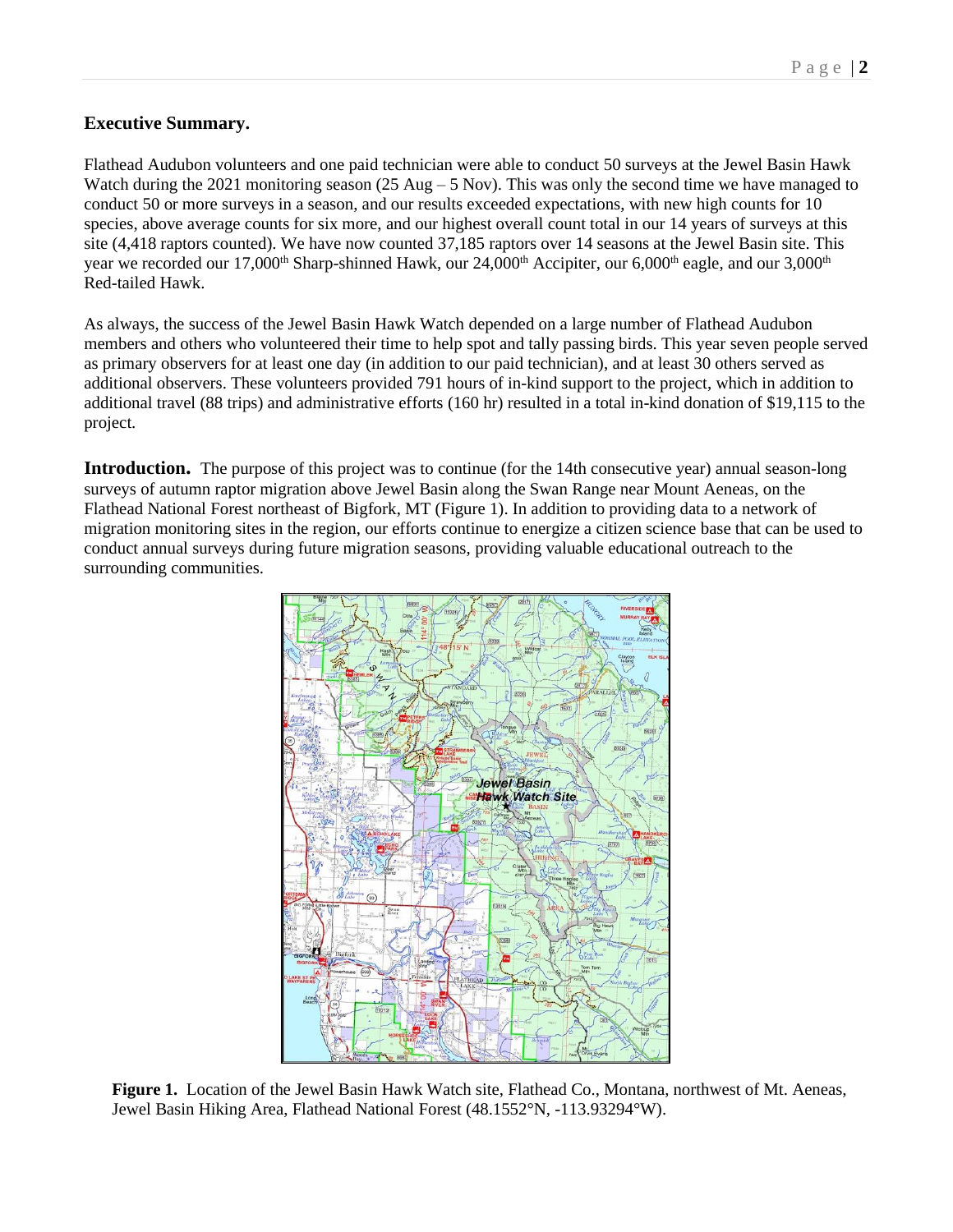This annual report summarizes the extent and results of our efforts during the 2021 field season (25 August – 5 November) and includes data summaries for the last 14 years (including our pilot year in 2007) and recent photos from the site. Fourteen-year trend data are also briefly summarized. Additional data and photos may be requested from Flathead Audubon through Dan Casey. Data from the last five survey years are also stored by the Hawk Migration Association of North America (HMANA) at [www.Hawkcount.org](http://www.hawkcount.org/) .

The Jewel Basin Hawk Watch site, at an elevation of 7,100 ft on the northwest flank of Mt. Aeneas in the Flathead National Forest northeast of Bigfork (Figure 1), is uniquely situated for stunning views of passing migrant raptors. The site that serves to concentrate large numbers of raptors, particularly hawks in the genus *Accipiter* (Sharp-shinned Hawk, Cooper's Hawk, Northern Goshawk). These forest-dwelling species are relatively poorly represented at other Northern Rocky Mountain raptor monitoring sites (i.e., Bridger Mountains site near Bozeman, MPG Ranch in the Bitterroot Valley, and the Rogers Pass/Nora Ridge site east of Lincoln). These species are also poorly monitored by other standardized monitoring programs such as the Integrated Monitoring by Bird Conservation Region (Bird Conservancy of the Rockies, Avian Science Center at the University of Montana, Intermountain Bird Observatory), or the Breeding Bird Survey (USFWS). The Jewel Basin Hawk Watch site has shown potential to assess the long-term health and status of all forest-dwelling diurnal raptors inhabiting the northern Rocky Mountains and boreal areas to the north. This information could prove useful in evaluating long-term changes in raptor populations in respect to forest health and productivity. In addition, this site clearly has good potential for public viewing and education, since the site is relatively accessible to the residents of Flathead Valley and adjacent areas.

**Background.** The Jewel Basin was identified as a prospective hawk watch site in 2007. The location (Figure 1) offers an exceptionally narrow pathway for a great diversity of migrating raptors. Using grants, donations, and other funds from the USDA Forest Service (Flathead National Forest), Flathead Audubon Society (Flathead Audubon), Montana Fish, Wildlife & Parks, individuals, and other organizations, we have continued to conduct annual season-long surveys, counting 1,638 – 3,411 raptors of 15-17 species over 36-53 days of surveys during the fall migration periods of 2008 through 2020 (Casey and Bissell 2021). Our results have continued to confirm the value of the site for monitoring accipiters, which have comprised 65% of all birds seen. More importantly, the proximity of the passing birds allowed us to identify >95% of passing raptors to species, and to classify more than 80% of the birds by age class (immature vs. adult), which gives us an index to reproductive performance in these populations.

**Partners, Funding, and Match.** Past funding for the Jewel Basin Hawk Watch was included in previous annual reports (e.g. Casey 2009, Casey and Bissell 2020). Flathead Audubon, a 501(c)(3) non-profit organization based in the Flathead Valley, assumed primary responsibility of the Jewel Basin Hawk Watch beginning in 2015, through a 5-year cost-share agreement (#15-CS-11011000-043) with the Flathead National Forest. A second fiveyear non-funded agreement was signed by both the Forest Service and Flathead Audubon Society in June 2020. Together these funding partners have provided up to \$3,000 needed annually over the past 13 years to fund contracted qualified primary observers by providing per diem, mileage, meals, and transportation.

Flathead Audubon contracted with one experienced technician, Joshua Covill for the second consecutive year to complete up to 30 raptor survey days, depending on weather, during the 2021 field season at the Jewel Basin site. We relied on other experienced volunteers to survey on intervening days. Flathead Audubon reimbursed Joshua via stipend plus approximately another daily reimbursement for personal car mileage and per diem. He served as the primary observer for 19 of the 50 surveys this year. The Flathead National Forest provided bear training and the optional use of a vehicle from their District Office in Bigfork to the Jewel Basin parking lot for some of the primary observers. Coordination with Flathead Audubon's Raptor Day (abridged due to Covid in 2021), and raptor ID workshops provided by Denny Olson of Flathead Audubon and Amy Seaman of Montana Audubon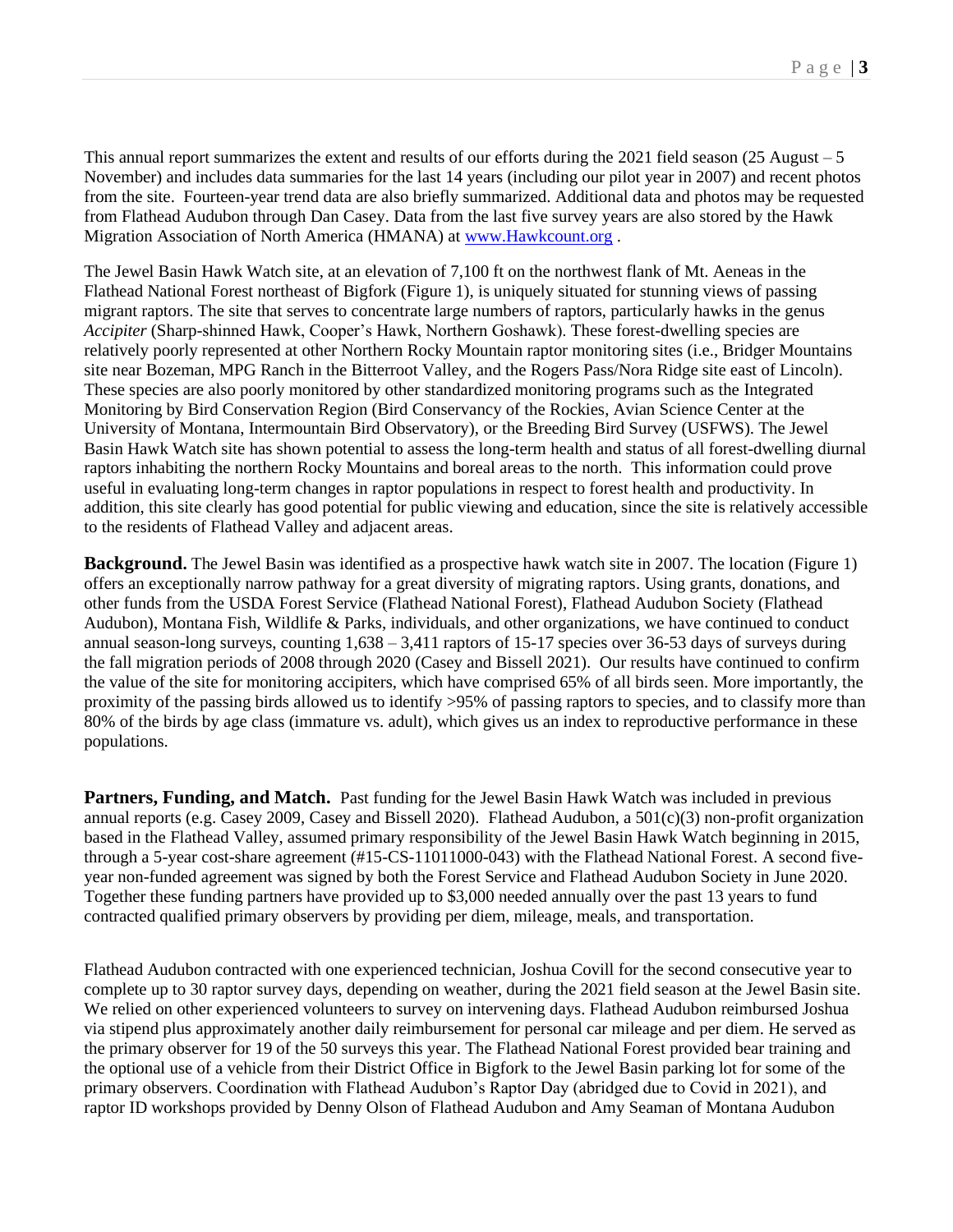helped to increase interest and skills of volunteer observers this year, and we continue to attract new volunteers due to their efforts. This year's Jewel Basin Hawk Watch project could not have been undertaken without all the support provided from these organizations and volunteers and, for this, Flathead Audubon is deeply grateful.

This year, the following individuals served as primary observers in addition to our paid technician: Lisa Bate, Jake Bramante, Nicki Broesel, Dan Casey, Bo Crees, Pete Fisher, Michelle Tohtz, and bj Worth. They committed a total of 315.5 hours (counting travel time) over 31 successful days of observation at the Jewel Basin observation site. Joshua served as the contract primary observer and was reimbursed \$2,514 for the other 19 days (before leaving the country 12 October for other commitments). Josh and the seven other primary observers also joined at least 30 additional volunteers to serve as extra observers on one or more days. These secondary observers donated another 475.1 hr in observation and travel time. Dan Casey provided 120 additional hours of oversight, data and logistics coordination, analysis and report preparation. Rod Wallette and Gael Bissel of Flathead Audubon each provided an additional administration time for training, financials and coordination. All in all, these amounted to \$11,859 in hourly donations (790.6 hr @ \$15), \$2,200 in mileage donations (4,400 mi @\$0.50), and \$1,056 in per diem donations (88 days @ \$12), for a total of \$19,115 in donated match. A full accounting of donated and billed time is available upon request.

**Methods.** Our annual goal is to survey on as many of the 75 days between 25 August and 7 November as weather, access to the site, and availability of observers will allow. This year we began on 25 August, and our "survey window" closed after our last count on 5 November, when snow and ice precluded safe travel on the road and trail to the site. Increased interest, communication and availability of trained primary observers has helped us improve coverage over the years, and this year we missed only eight days during the survey window where conditions were suitable, but no observer was available. These all fell after 10 October, when our paid observer had left for other commitments. Surveys varied in length depending on apparent passage rates, weather conditions, and volunteer availability, ranging from 2.0 to 8.5 (average 6.6) hours per survey, totaling 329.9 survey hours for the season. All surveys were conducted from the primary observation point selected based on preliminary (2007) data (Figure 1), a site at 7,100 ft in elevation on the northwest flank of Mt. Aeneas (48.1552°N, -113.93294°W). Primary (and additional) observers for each survey were identified through an email network. This was the sixth year that we used on-site electronic data entry through the use of Dunkadoo data entry software [\(www.dunkadoo.org\)](http://www.dunkadoo.org/) on personal cell phones or an I-pad (with extra batteries) that was linked to the internet via cell towers so that data could be entered in real time. Dan Casey provided significant daily/weekly field support via phone and email.

Count and weather data were entered during each survey. All raptors passing by in a southerly direction were identified to species, age and sex where feasible, with apparent local birds (identified by their hunting behavior, and/or local movements) excluded from daily and seasonal totals. A plastic owl decoy on a pole (see cover photo) was placed in a prominent point above the counters during most surveys, which attracted many birds closer to the viewpoint and allowed closer study for identification and classification.

Count data were recorded for each hourly period beginning and ending on the hour, with weather variables (e.g. wind speed and direction, ambient temperature, cloud cover, visibility) recorded every hour on the half hour. We also recorded characteristics of the flight according to Hawk Watch International protocols, using codes developed by HMANA, for the majority of passing birds during each hourly survey period. These included the average height above, direction to, and distance from the hawk watch site. All 2021 survey data were entered into the database that is automatically linked via Dunkadoo to interactive database on the Hawk Count website [\(www.hawkcount.org\)](/../../../../AppData/Roaming/Microsoft/AppData/Local/Microsoft/Windows/INetCache/IE/Downloads/www.hawkcount.org). This site allows interested parties to review data not only from this site, by year and date; but data from other sites across the continent.

**Results.** Our total count of 4,418 raptors for 2021 was our highest total count in the 14 years of full-season surveys at the site. Our season-long passage rate of 13.4 birds per hour was also our highest ever. We set new high count totals for ten of the 17 raptor species we recorded this year, and above-average numbers for all but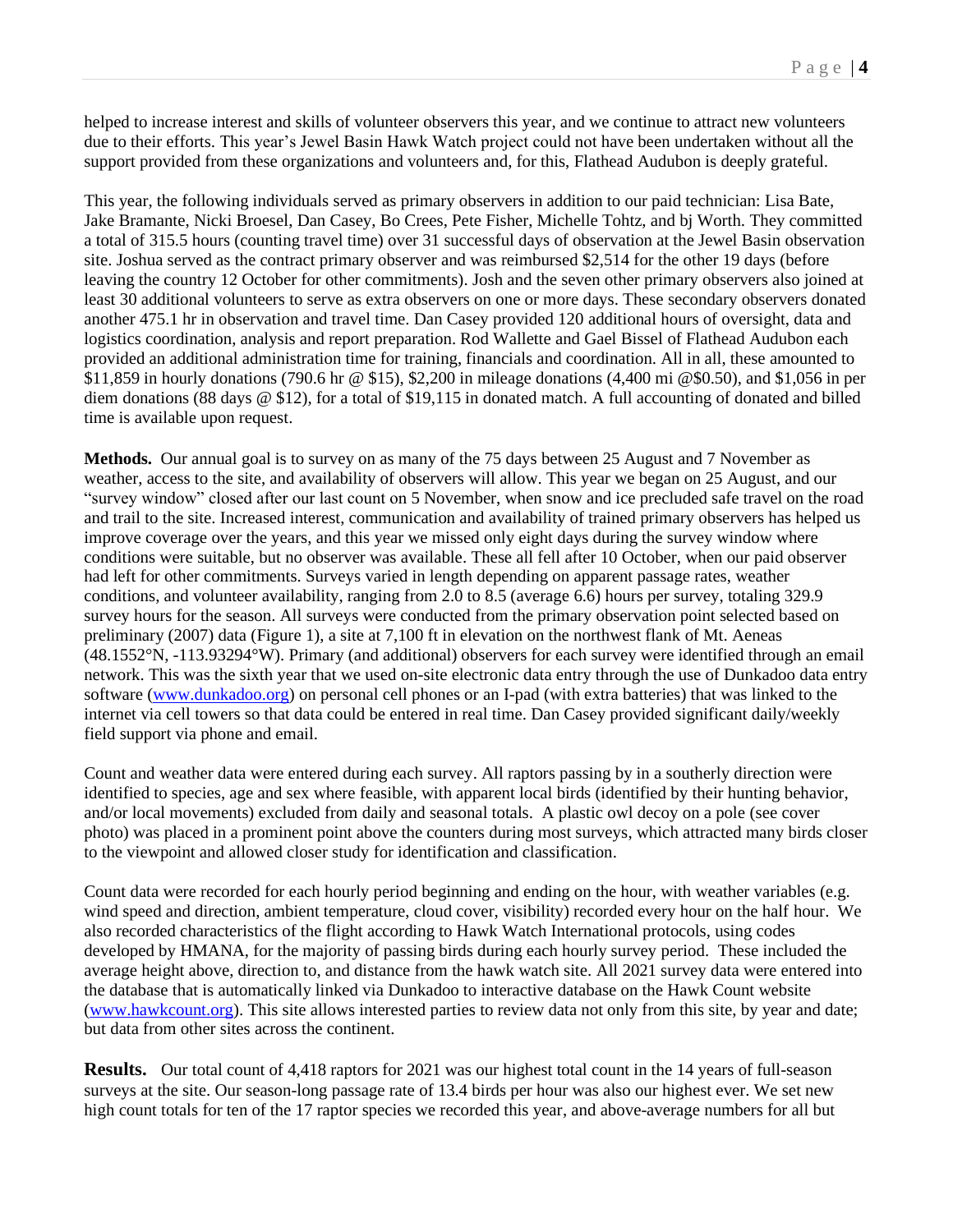Golden Eagles (see species accounts that follow). Our highest one-day count this season of 488 birds (58/hr) occurred 5 October, a bit later in the season than our usual peak migration, but as per most years, the majority (60%) of migrants passed 21 September – 6 October. Complete daily survey results for the 2021 season, by species, are included in Appendix A. Accipiters (Sharp-shinned Hawk, Cooper's Hawk and Northern Goshawk) again comprised the majority of the raptor flight (72%) with 3,189 birds counted. Eagles comprised 11 % of the birds recorded, buteos 10%, and falcons 5% (Figure 2).



**Figure 2**. Composition of observed hawk migration at the Jewel Basin Hawk Watch site, fall 2021, by category. Numbers are total counts for the season.

**Species Accounts.** The brief species accounts that follow describe the extent and nature of the migration data we collected in 2021, with comparisons to (and summaries of) our data from previous 13 years (Table 1). We have included adjustment of totals per unit effort (birds per 100hr). We include cursory analysis of sex and age ratios, timing and proportion of the flight, and any indication of trends revealed by this year's data.

### **Species Accounts:**

**Turkey Vulture.** 2021 Total: 3 (<1 per 100 survey hours) 13-yr Average: 2 (<1/100hr)



This species continues to comprise a minor component of the migration at this Northern Rockies ridgeline location. We have counted just 36 Turkey Vultures (range, 0-7 per year) at the Jewel Basin Hawk Watch site since 2007. This year we counted single birds on three dates, 6-16 September. Interestingly, this species is seen in abundance at the MPG Ranch monitoring site south of Missoula, MT, a much lower elevation site (bj Worth photo, Jewel Basin, 2015)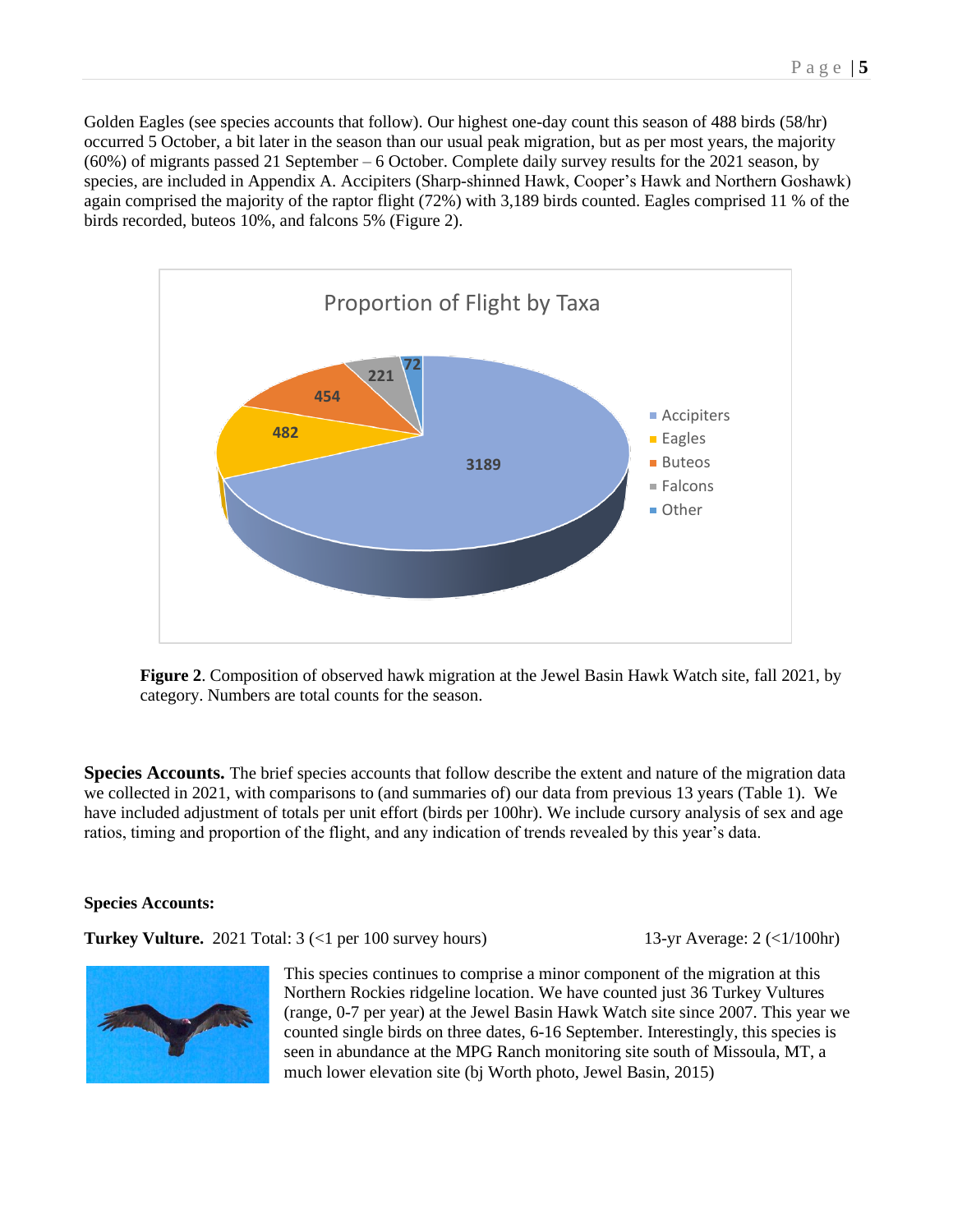**Table 1.** Season totals for raptors counted at the Jewel Basin Hawk Watch site, 2008-2021. Minimum, maximum and mean season totals 2008-2020, plus 2021 and all-time (14-yr) totals. All-time totals include limited preliminary totals from 2007. All surveys were conducted between 25 Aug and mid-November, dependent on weather and volunteer availability. New all-time season totals in **bold**.

| <b>Species</b>                | 13-yr Minimum  | 13-yr Maximum  | 13-yr Mean     | 2021 Total   | All-time<br><b>Total</b> |
|-------------------------------|----------------|----------------|----------------|--------------|--------------------------|
| <b>Turkey Vulture</b>         | 0              | $\overline{7}$ | 2              | 3            | 36                       |
| Osprey                        | 4              | 19             | 8              | 11           | 113                      |
| <b>Bald Eagle</b>             | 25             | 107            | 55             | 97           | 827                      |
| Northern Harrier              | 13             | 102            | 45             | 49           | 630                      |
| Sharp-shinned Hawk            | 687            | 1,778          | 1,148          | 2,490        | 17,543                   |
| Cooper's Hawk                 | 215            | 504            | 371            | 603          | 5,458                    |
| Northern Goshawk              | 24             | 62             | 36             | 37           | 517                      |
| <b>Unidentified Accipiter</b> | 32             | 93             | 56             | 59           | 800                      |
| Broad-winged Hawk             | $\overline{2}$ | 43             | 16             | 57           | 266                      |
| Swainson's Hawk               | 1              | 3              | 1              | 7            | 21                       |
| Red-tailed Hawk               | 136            | 321            | 204            | 328          | 3,004                    |
| Ferruginous Hawk              | 0              | 1              | 1              | 4            | 11                       |
| Rough-legged Hawk             | 1              | 41             | 19             | 36           | 282                      |
| <b>Unidentified Buteo</b>     | 8              | 22             | 15             | 22           | 224                      |
| Golden Eagle                  | 212            | 600            | 382            | 379          | 5,388                    |
| American Kestrel              | 35             | 100            | 67             | 100          | 976                      |
| Merlin                        | 9              | 39             | 22             | 66           | 346                      |
| Peregrine Falcon              | 3              | 22             | 12             | 24           | 178                      |
| Prairie Falcon                | 1              | 21             | 10             | 27           | 162                      |
| Gyrfalcon                     | 0              | $\mathbf{1}$   | 0              | $\mathbf{0}$ | $\overline{2}$           |
| <b>Unidentified Falcon</b>    | $\mathbf{1}$   | 14             | 6              | 4            | 76                       |
| <b>Unidentified Eagle</b>     | 0              | 6              | $\overline{2}$ | 6            | 28                       |
| <b>Unidentified Raptor</b>    | 8              | 46             | 22             | 9            | 297                      |
| <b>TOTAL</b>                  | 1,638          | 3,411          | 2,499          | 4,418        | 37,185                   |
| <b>Survey Days</b>            | 36             | 52             | 44             | 50           | 574                      |
| Effort: In hours              | 226.0          | 339.0          | 277.1          | 329.9        | 3,560                    |
| Passage Rate (per hr)         | 6.3            | 11.6           | 9.0            | 13.4         | 10.4                     |
| <b>Total Species</b>          | 15             | 17             | 16             | 17           | 18                       |

**Osprey.** 2021 Total: 11 (3 per 100 survey hours) 13-yr Average: 8 (3/100hr)

Representing another minor component of migration at the Jewel Basin site, we have counted just 4-19 Ospreys per year since 2007. This year the first was seen on 29 August, and the last two on 5 October. We occasionally saw local birds traversing the ridge, as in past years. Breeding season surveys at valley nesting areas provide better indices of population health for this easily surveyed species. (Dan Casey photo)

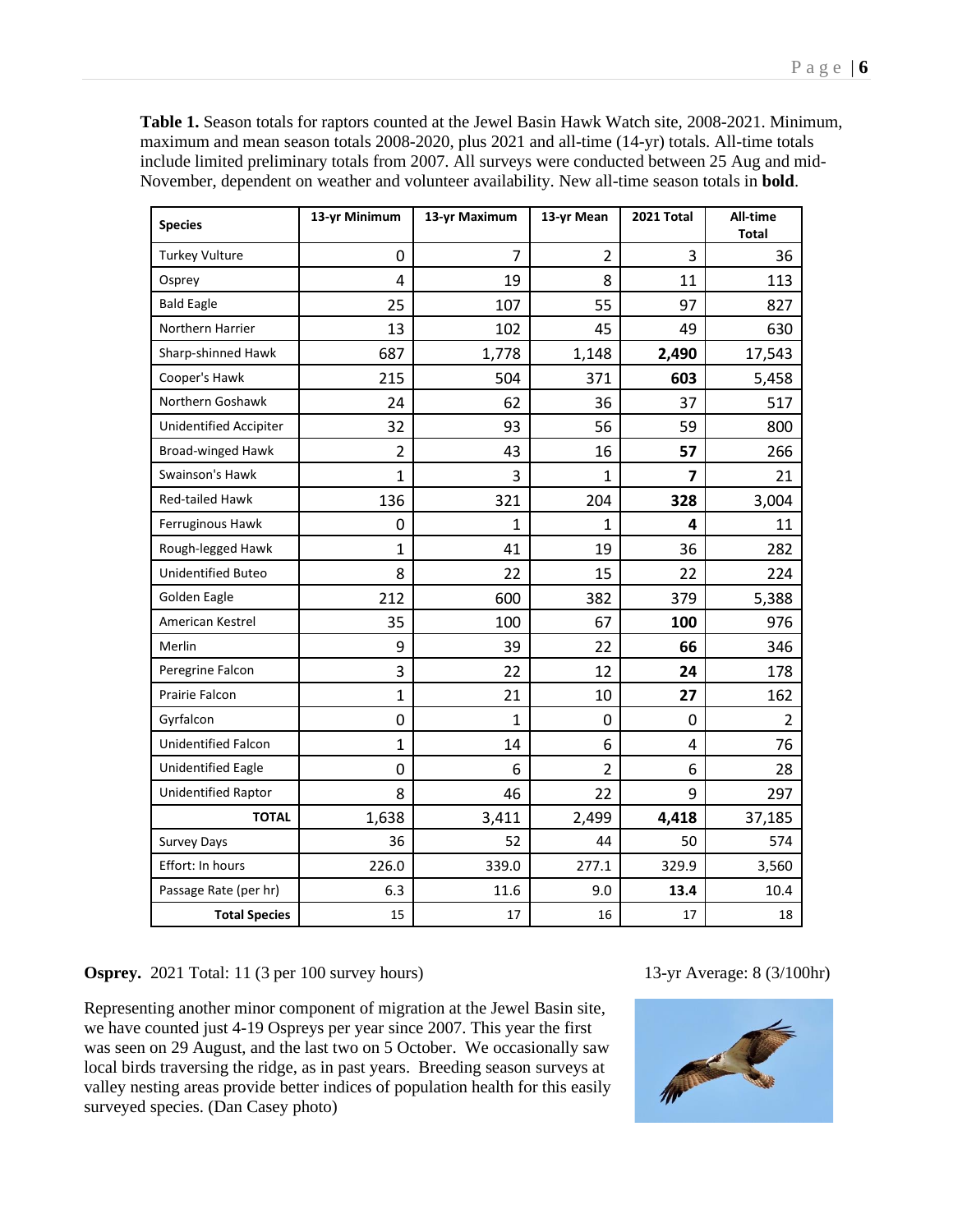**Bald Eagle.** 2021 Total: 97 (29 per 100 survey hours) 13-yr Average: 55 (22/100hr)



The 97 Bald Eagles we counted in 2021 was above average (55) for the site. This year the first was seen 29 August, and the last on 5 November, with a peak count of nine birds on 5 October. We likely would have exceeded our previous high season-long count for this species (107) had we not missed conducting surveys on eight days with suitable conditions during the latter part of the season (after 11 October). Additional local birds were seen in the vicinity of the site throughout the season. We classified all Bald Eagles to age class, with immature birds (photo) comprising 23.7% of the flight (38 per 100 adults). (bj Worth photo, Jewel Basin, 2021)

**Northern Harrier**. 2021 Total: 49 (15 per 100 survey hours) 13-yr Average: 45 (16/100hr)

Harriers were observed from 28 August through 17 October, with high counts of five each on 7 and 8 September. This grassland species can be surprisingly common at higher elevations. Harriers are one of the few species for which we can classify not only age (98%), but sex (100% of adults). The 2021 flight was once again heavily dominated by immature birds (77%). Seven of the eleven adult birds classified to sex were males; this is the first time that males have outnumbered females (photo) in our surveys. (bj Worth photo, Jewel Basin, 2021)

**Sharp-shinned Hawk**. 2021 Total: 2,490 (755 per 100hr) 13-yr Average: 1,148 (447/100hr)



The Jewel Basin remains the best currently monitored site in the Northern Rockies for the Sharp-shinned Hawk. It continues to be far and away the most abundant migrant raptor at the Jewel Basin site, with 17,543 (687- 2,490/yr) counted since 2007. We recorded an all-time high of 2,490 Sharp-shinned Hawks, on all but four of our 50 survey days this year, and this species comprised >56% of all raptors counted. We tallied more than 100 Sharp-shinneds on eight survey days, with a high of 334 counted on 5 October, and recorded our highest adjusted abundance (755/100hr) to date (Figure 3). We classified the age of 94% of the Sharp-shinned Hawks; surprisingly, despite our high total counts, less than 34% were immatures

(51/100 adults, Figure 3). This is the lowest ratio of immatures to adults (photo) that we have recorded for the species since 2008. Abundance data for this species at our site, corrected for unit effort (birds/100hr), has shown no apparent trend, appearing to be nearly cyclic over our 13 full seasons of monitoring (Figure 4). (bj Worth photo, Jewel Basin, 2021)

**Cooper's Hawk.** 2021 Total: 603 (183 per 100 survey hours) 13-yr Average: 371(140/100hr)

This year (on 13 September) we counted our 5,000<sup>th</sup> Cooper's Hawk since 2007, and we concluded the season with a record of 603 (215-603/yr, Table 1). They passed the site from 25 August through 19 October, with a high of 61 recorded on 14 September. We classified 94.5% of the individuals to age this year, with 54% being immature birds (119 imm /100 ad), the third lowest ratio over 14 years of surveys (Figure 4). This annual index of Cooper's Hawk reproduction has been consistently higher than that of Sharp-shinned Hawks (Figure 3), averaging 176 immatures:100 adults (photo) over the 13 previous years of season-long surveys. Adjusted abundance (birds/100hr) has



increased over the past two years (Figure 5) after a low in 2018, but appears to be relatively stable of the 4 years of our surveys. (bj Worth photo, Jewel Basin, 2021)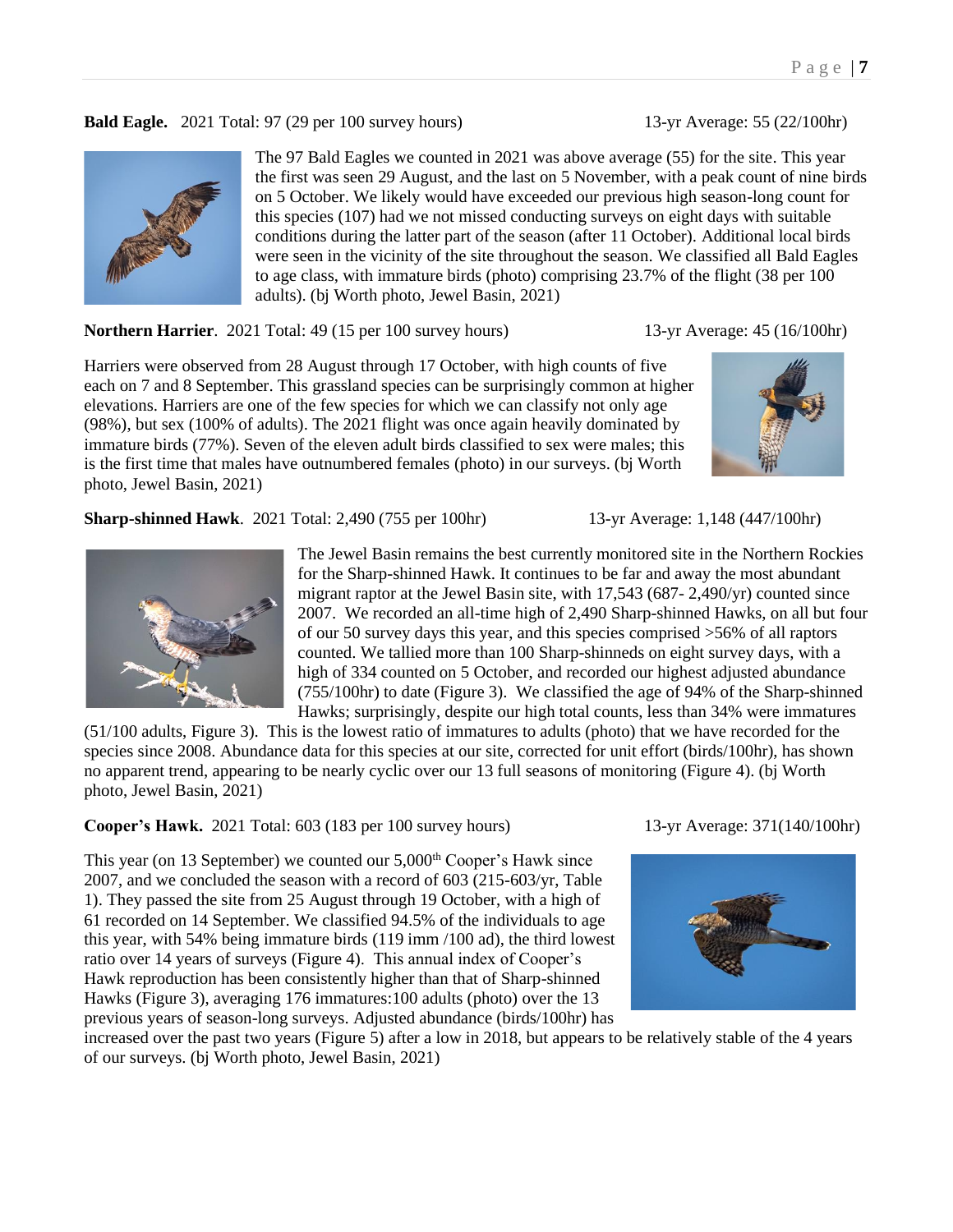



Figure 3. Abundance of Sharp-shinned Hawks reported at the Jewel Basin Hawk Watch site, corrected for effort (birds/100hr), 2008-2021.



Figure 4. Ratios of immatures per 100/adults counted at the Jewel Basin Hawk Watch, 2008 – 2021, for the four most common species surveyed. SSHA = Sharp-shinned Hawk; COHA = Cooper's Hawk; GOEA = Golden Eagle;  $RTHA = Red-tailed Hawk$ 



Figure 5. Abundance of Cooper's Hawks reported at the Jewel Basin Hawk Watch site, corrected for effort (birds/100hr), 2008-2021.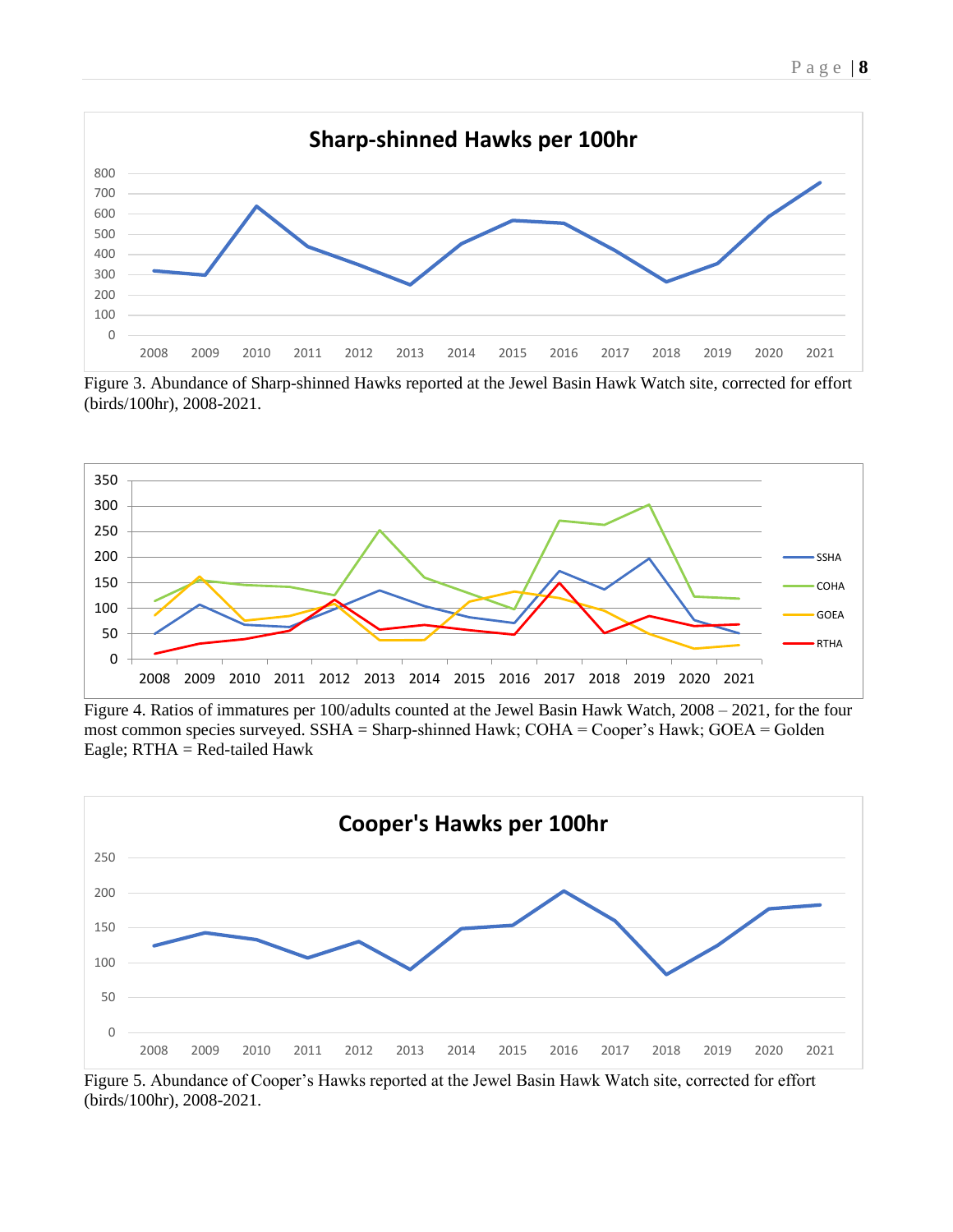**Northern Goshawk.** 2021 Total: 37 (11 per 100 survey hours) 13-yr Average: 36 (13/100hr)



Our Northern Goshawk total for the season (37) was just above our average of 36 (24-62/yr) at the Jewel Basin Hawk Watch site since 2007 (Table 1). This year the first observation was on 31 August, and the last on 3 November, with a peak count of five on 17 October. The ratio of immature birds to adults (300:100) was below the 13-yr average of 551 immatures/adults (highest for any species monitored at our site), with 75% of the individuals counted this year being immature birds. This may indicate higher productivity for this species, or it could be that because of the timing of our surveys, we miss adults (photo) migrating later in season (>15 October). Resident Goshawks, both adults and immatures, were also frequent visitors to our owl decoy, as seen in our cover photo. (Dan Casey photo, Jewel Basin, 2013)

**Broad-winged Hawk.** 2021 Total: 57 (17 per 100 survey hours) 13-yr Average: 16 (7/100hr)

We recorded a recorded a record number of Broad-winged Hawks at the site this migration season (57), more than three times our annual average of 16 (Table 1). This year we recorded the species on 16 days between 6 September and 16 October, with a remarkable 30 counted on 14 September, the first time we have had small "kettles" of multiple Broad-wingeds flying together. The observed age ratio was 57 imm/100 ad. Five dark morph birds were seen. Results from this hawk watch site and others in Montana (e.g. MPG Ranch, Cutbank Hawk Watch) indicate increased use of western migration routes. (bj Worth photo, immature Broad-winged Hawk, Jewel Basin, 2021)

**Swainson's Hawk.** 2021 Total: 7 (2 per 100 survey hours) 13-yr Average: 1 (<1/100hr)





We have now counted just 21 Swainson's Hawks (0-7/yr) at the Jewel Basin Hawk Watch site since 2007 (Table 1). We recorded a new high count of seven birds this year, including three dark morph adults, two dark morph immatures, and two light morph immatures. The first was seen 30 August, and the last 24 September. Our site is certainly of minor importance as a migration route to this early migrating, predominantly prairie-nesting species. (bj Worth photo, light adult Swainson's Hawk, Jewel Basin, 2018)

**Red-tailed Hawk.** 2021 Total: 328 (99 per 100 survey hours) 13-yr Average: 204 (77/100hr)

Red-tailed Hawk (photo) is the fourth-most common migrant raptor species at our site, with 3,004 having been counted over the history of the count. The 328 counted this year was a new season high. The species has shown slight upward trend in observed abundance (#/100hr) at our site over time, and this year was the second highest over our 14 years of full-season surveys (Figure 6). We saw Redtailed Hawks throughout the season, on all but seven surveys, with a season high of 24 birds on 14 September. We classified 93% of the individuals to age class, with an observed ratio of 69 immatures to 100 adults. This metric of reproductive success does appear to have a slight upward trend over the 14 years of our surveys (Figure 3). Forty-five (14%) of the 314 individuals classified to color morph



were dark birds. "Harlan's" Red-tailed Hawk, a small and typically dark subspecies which breeds in the high arctic, has been a rare but regular migrant at the Jewel Basin (they winter regularly in Montana). This year we recorded six dark morph Harlan's between 3 and 9 October. (Dan Casey photo, Jewel Basin, 2021)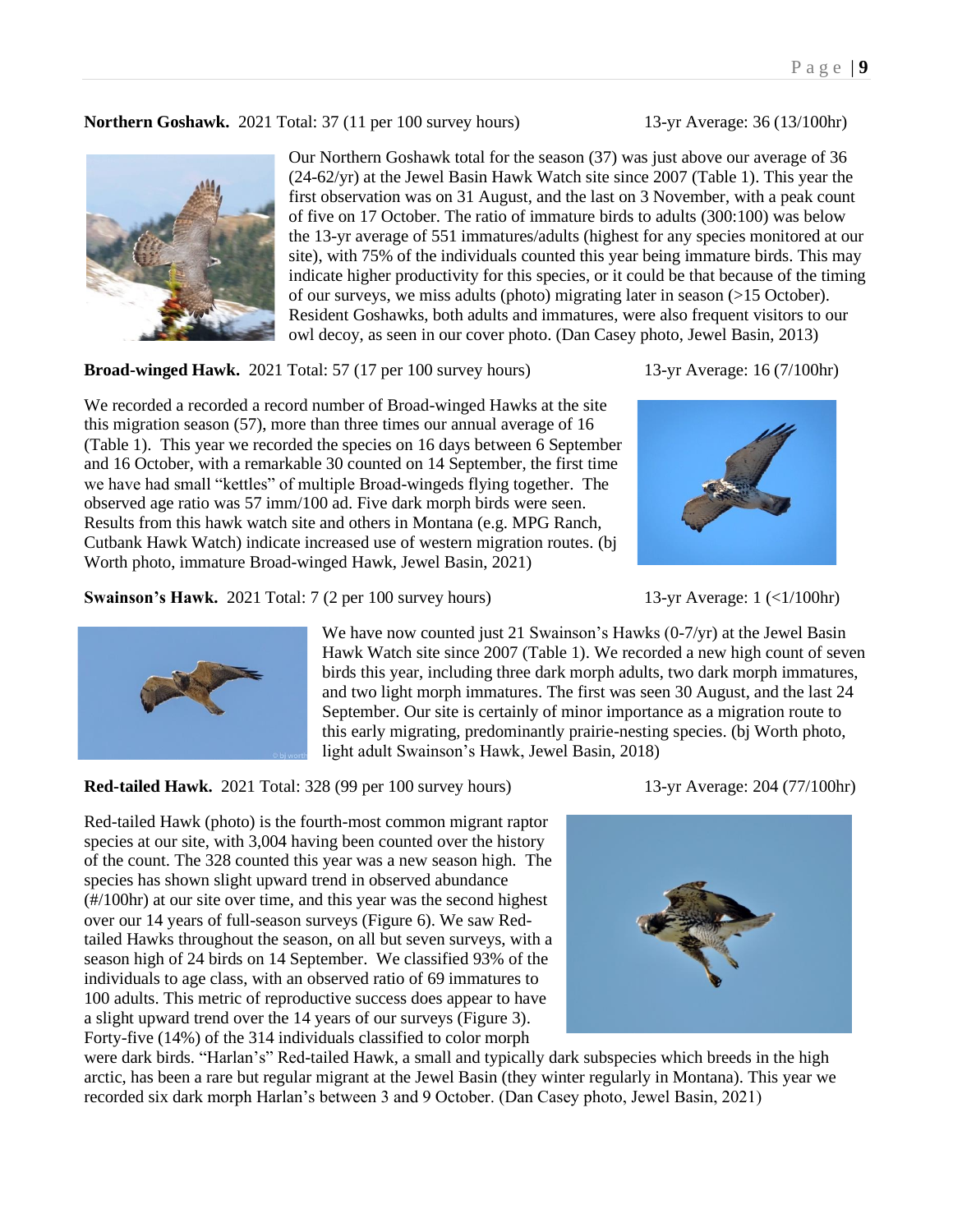

Figure 6. Abundance of Red-tailed Hawks reported at the Jewel Basin Hawk Watch site, corrected for effort (birds/100hr), 2008-2021.

**Ferruginous Hawk.** 2021 Total: 4 (1 per 100 survey hours) 13-yr Average:  $\langle 1 \rangle \langle 1/100$ hr)



The Ferruginous Hawk (light immature, photo) is primarily a bird of the prairies and is a rare migrant at the Jewel Basin Hawk Watch site, with just seven previously recorded since 2007 (Table 1). This year, four individuals were seen, on 25 and 26 August, 24 September, and 4 October. They included one adult dark morph, and three light morph birds (1 ad, 2 imm). It is a testament to just what a rewarding season 2021 was at the Jewel Basin site, that we recorded record numbers of not only our most common species, but also species such as this (and Swainson's Hawk, Broad-winged Hawk, Prairie Falcon) which are generally less common in western Montana. (bj Worth photo, Jewel Basin, 2021.)

**Rough-legged Hawk.** 2021 Total: 36 (11 per 100 survey hours) 13-yr Average: 19 (7/100hr)

Our previous 13 years of surveys had shown that this locally abundant wintering species does not seem to rely heavily on ridgeline routes here, even though migration into the area is often well underway by late September. This year we saw nearly twice the average seen in previous years (range 1-41, Table 1). This year we recorded Rough-legged Hawks on nine days between 5 October and 5 November, with a daily high of 12 birds on 19 October. Eleven adults (photo) were classified to sex (7M, 4F), and 42% of the 26 birds classified to age were immatures. Just four dark morph birds were seen. (Dan Casey photo)

**Golden Eagle.** 2021 Total: 379 (115 per 100 survey hours) 13-yr Average: 382 (137/100hr)





The Golden Eagle is the second-most abundant migrant raptor species at the Jewel Basin site, with 5,388 now counted over 14 seasons (212-600/yr). A total of 379 Golden Eagles were seen this year, during 41 of our 50 surveys, with a high count of 60 on 5 October. We assessed the age class of 338 (89%) of the passing birds, with 219 (65%) of those being adults (photo), 57 subadults or non-adult (17%), and 62 immatures (18%). This year's observed age ratio (28 imm/100 ad) was slightly up, after four years of declines (Figure 3), but still well below our longer-term average of 82 per 100 adults. Missing surveys on eight days with suitable weather after 10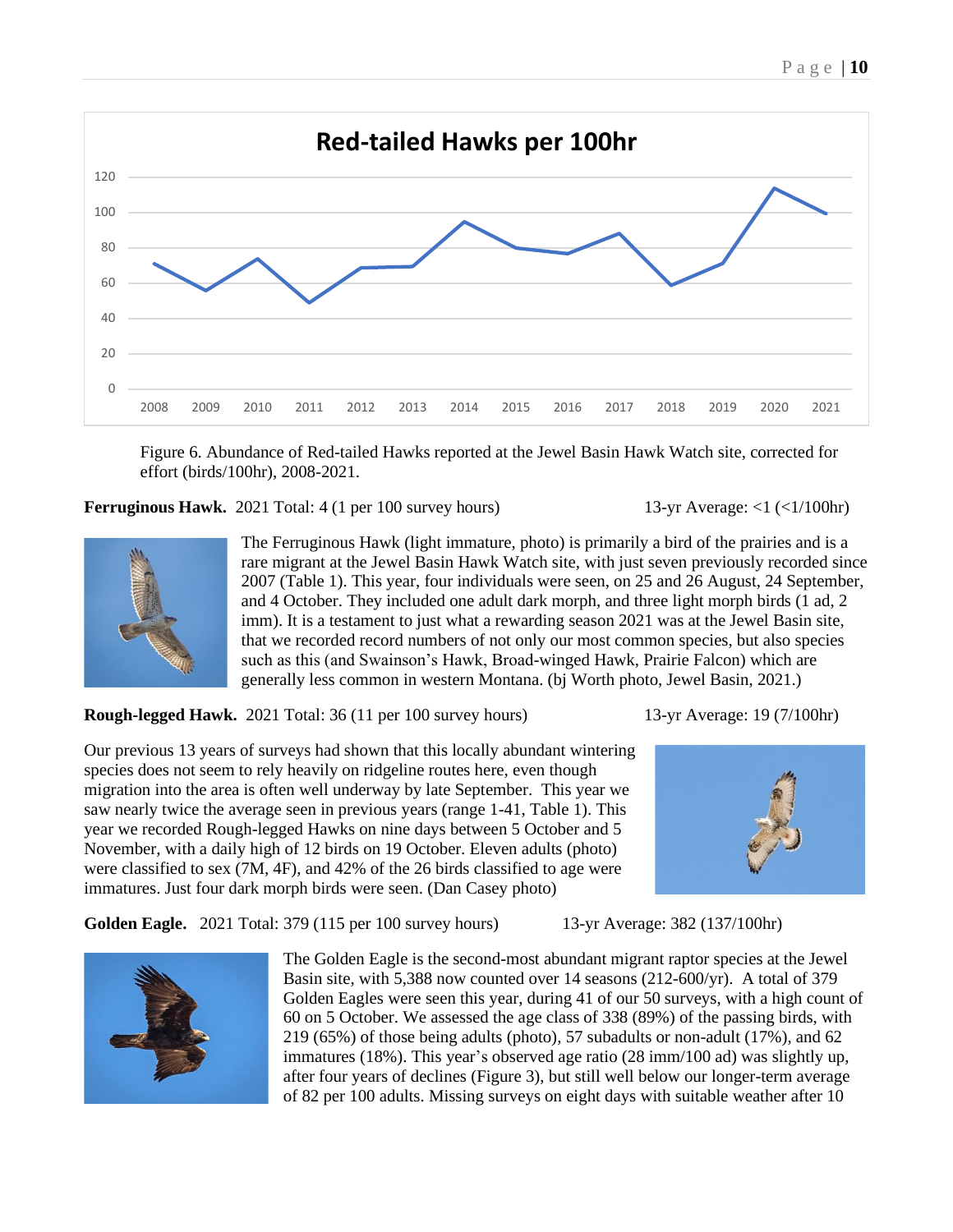October definitely suppressed our total count for this typically late-season migrant, but adjusted abundance of Golden Eagles counted at our site has also declined since a peak in 2013 (Figure 7). Indeed, this was the only species counted in below average numbers during our 2021 season (Table 1). (bj Worth photo, Jewel Basin, 2021)



Figure 7. Abundance of Golden Eagles reported at the Jewel Basin Hawk Watch site, corrected for effort (birds/100hr), 2008-2021.

**American Kestrel.** 2021 Total: 100 (30 per 100 survey hours) 13-yr Average: 67 (25/100hr)

With above average passage rates and birds seen almost daily from 26 August through 8 October, we tied our



previous season high with 100 American Kestrels counted. Our high count was 14 birds counted 25 September, and the last bird of the season was seen 19 October. Like the Rough-legged Hawk, this species is prone to migrating in the valley bottoms under certain weather conditions, which may explain the variability in our survey data year to year (35-100/yr, Table 1). Among the 81 birds (81%) classified to sex, the ratio was 1.9 males (photo) per female, outside the range we have observed (1:1 to 1.6:1) in previous years. We appeared to have a pair of resident kestrels near the hawk watch site for much of the first half of our survey season. (bj Worth photo, Jewel Basin, 2020)

**Merlin.** 2021 Total: 66 (20 per 100 survey hours) 13-yr Average: 22 (9/100hr)

We counted three times our average season total of Merlins, and at rates more than double our long-term average. They were seen on 27 surveys from 26 August through 24 October, with a (new high) peak daily count of 16 birds on 5 October. We did not collect sex and age data for the majority of these birds, given the difficulty of classifying these birds in flight, and the variability in the three subspecies known to occur at the site. We did record both "Prairie" and "Taiga" subspecies (photo) when possible, tallying six of the former and 51 of the latter. Only the Prairie Race is safely separable by sex, and we recorded three males and three females of this race. (bj Worth photo, Jewel Basin, 2021)

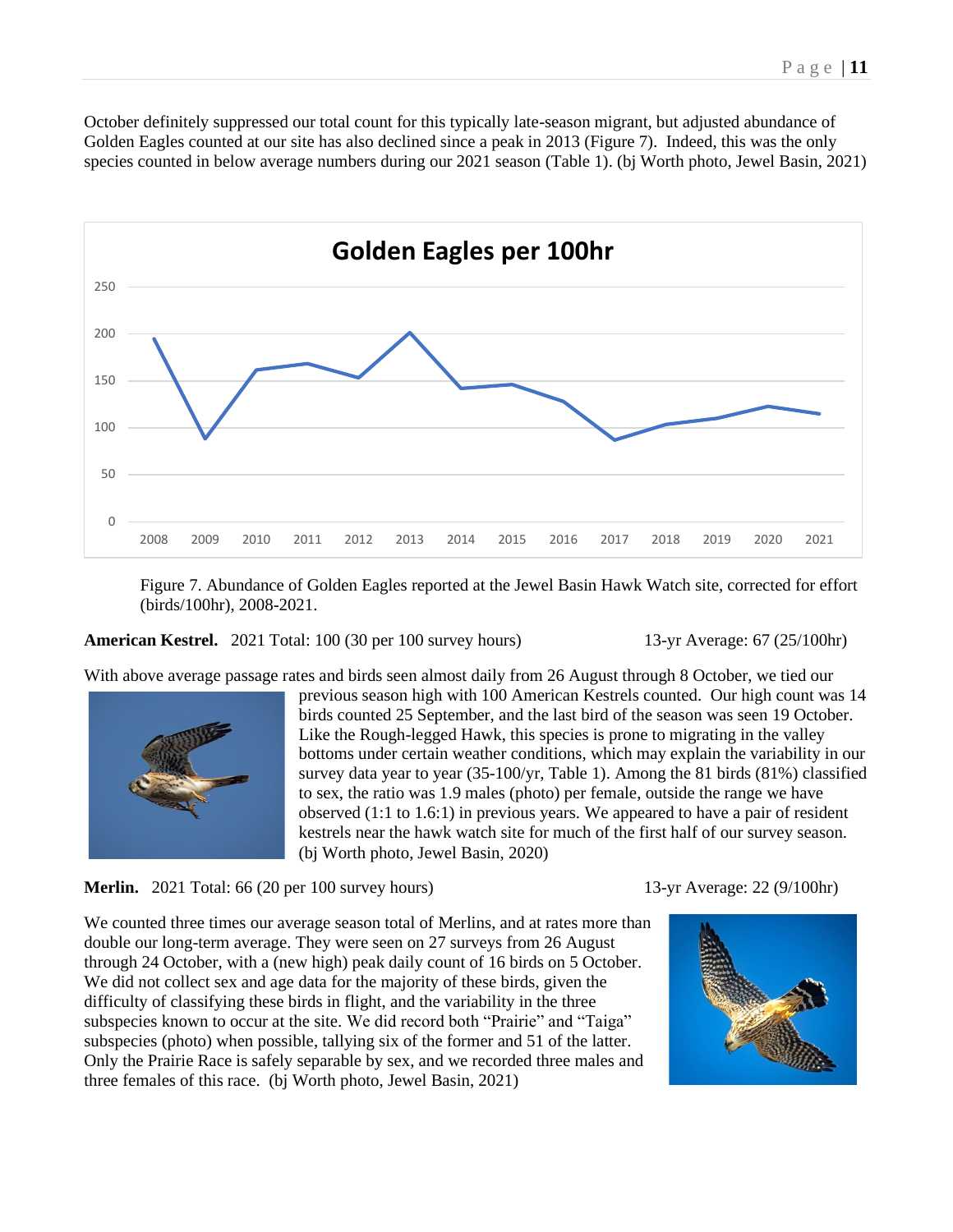### **Peregrine Falcon.** 2021 Total: 24 (7 per 100 survey hours). 13-yr Average: 12 (5/100hr)



**Prairie Falcon.** 2021 Total: 27 (8 per 100 survey hours) 13-yr Average: 10 (4/100hr)



Although they are not abundant at our site, Prairie Falcons were also seen in record numbers this year. We saw them on 15 survey days from 28 August through 9 October, with a high count of 5 birds on 30 August. With sex and age classes essentially indistinguishable (photo), no classification data were recorded for this species. (bj Worth photo, Jewel Basin, 2020)

**Gyrfalcon.** 2021 Total: 0 13-yr Average: <1 (<1/100hr)

Only two Gyralcons have been recorded at the Jewel Basin Hawk Watch site since 2007, each during the first week of November (2012, 2016). It is the only one of 18 raptor species we have recorded at the site that was not seen this season. This irregular winter visitor to the western valleys of Montana has been only very rarely encountered at western ridgeline hawk counts.

**Classification Data.** We continue to be able to classify a high percentage of the passing birds to species, age, and (for some species) sex, because so many of the migrants at the Jewel Basin site fly within 50 meters of the observers. This year we identified 98% (4,318) of all birds to species, including 98% (3,130) of all accipiters, 95% (432) of all buteos, 99% (476) of all eagles, and 98% (217) of all falcons. We recorded age class of 88% (3,902) of all raptors, and sex of 43% of Northern Harriers, Rough-legged Hawks, American Kestrels, and Merlins (in combination). We do know that the seasonal distribution of our surveys can influence observed age ratios, with immature birds generally flying earlier in the season, and we have generally had more consistent coverage in the first half of the season. This was indeed the case in both 2017, 2019, and 2020, This year, although we did miss some opportunity in October, we still conducted seven surveys beyond mid-October. We therefore may not have overestimated the proportion of first year birds in the flight for early migrant species (e.g. Sharp-shinned and Cooper's Hawks), which we may have done in those seasons. But it is important to note that our observed age ratios are indices, not estimates, and for some late migrant species such as eagles and Northern Goshawks, we may regularly overestimate the number of immatures in the flight.

**Passage Rate.** The vast majority of our 2021 survey efforts once again took place between the hours of 1000 and 1700, with daily peak rates between 1100 and 1600. Our season-long passage rate of 13.4 birds/hr was the highest we have recorded, and we have now averaged  $>10$  birds/hr over the history of our survey (Table 1).

**Summary Discussion.** Data collected over the last 14 years indicate that the Jewel Basin site is one of the best places in the northern Rockies to monitor passing accipiters. It appears that with adequate coverage (and suitable weather), we can expect to consistently record and classify  $2,000 - 4,000$  birds annually at the site, although poor weather and access issues can sometimes suppress survey efforts. Accipiters consistently comprise the bulk (51%-72%) of the flight in the Jewel Basin, with 3,189 (72%) counted this year. This combination of an abundance of accipiters, and a diversity of other raptors seen, make the Jewel Basin a valuable addition to the network of monitoring sites in the state and the West.

Our final tally of 4,418 birds was the highest seasonal total over 14 years of surveys (range, 1,638 – 4,418), and our highest ever season-long passage rate (13.4/hr). We have now counted 37,185 raptors of 18 species since our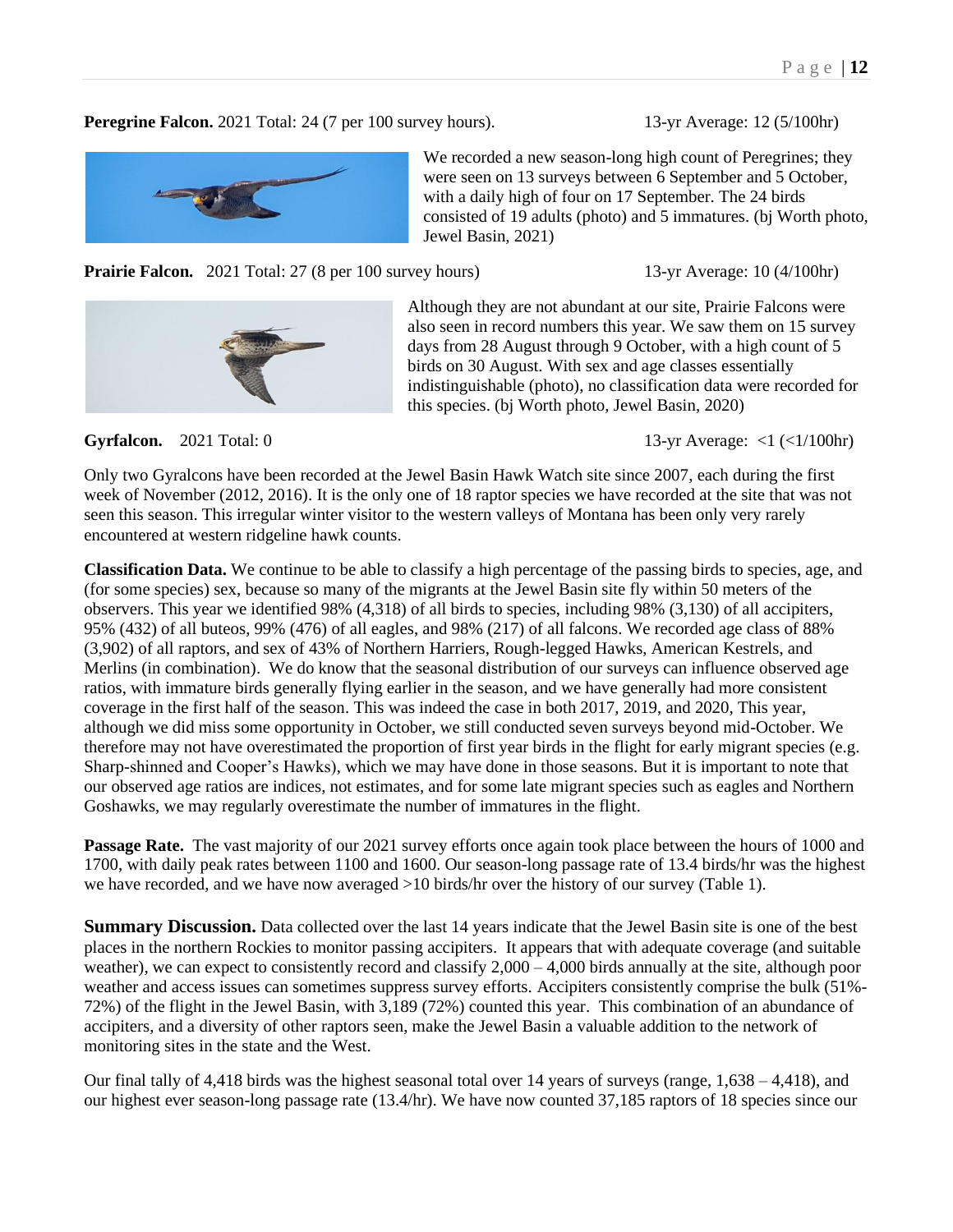initial efforts in 2007. As arbitrary as it might be, our observers have come to consider 100-bird days as "great day on the ridge". This year we had more such days (16) that in any previous years, and twice as many 200-bird days (8) than any previous year. In fact we averaged an all-time high of 88 birds per survey. Our best day (5 October) provided nearly a bird a minute (58/hr) and our second best one-day total ever, with 488 birds counted. These are the days that keep our primary observers and our many volunteers excited about future days on the ridge.

Our season-long passage rates of 6.3 – 13.4 birds/hr (10.4 overall) over the 14 years of surveys to date (Table 1) are comparable to, or surpass historic rates at other hawk migration monitoring sites in Montana. A direct comparison of our data with selected survey data from other sites (Casey 2011) showed that our individual species totals are also comparable or exceed those for the other sites, although it appears that migrating Golden Eagles use the Jewel Basin less than other Montana monitoring sites, even nearby Mt. Brown in Glacier National Park. The long-term monitoring site at the MPG Ranch outside of Missoula, has also been recording far fewer Golden Eagles in than the more traditional monitoring sites in Montana (Bridgers, Rogers Pass, Nora Ridge). But that site has had far more Turkey Vultures, Northern Harriers, Red-tailed Hawks and American Kestrels, and far fewer accipiters than the Jewel Basin site during the fall migration season. Clearly, having a diversity of sites across the state will allow us to gain a broader perspective on the diversity of migrant raptor populations in the region, under a variety of weather influences.

**Future Survey Recommendations.** The value of survey data such as these is enhanced not only by comparison and synthesis with data from other sites, but also from long-term continuity. We believe that surveys should be continued annually at the Jewel Basin site, with target dates of 25 Aug through mid-Nov, weather permitting. We expect continued community support for this project, based on the very favorable response to our results and outreach efforts over the past ten years, particularly with volunteers. Flathead Audubon has assumed primary responsibility of the Jewel Basin Hawk Watch, and we very much depend on our continued partnership with Flathead National Forest. For the past two years Flathead Audubon contracted with only one Hawk Watch technician but coordinated with other skilled volunteers to fill in as primary observers. This is preferable to our previous model of reimbursing several different contracted technicians. This year we were fortunate to have Josh Covill available to serve as our contract primary observer. Josh has volunteered at the Jewel Basin Hawk Watch for many prior years and is a top-notch primary observer. But in spite of contracting with him to conduct up to 30 surveys, he left the state during the second week of October. Without adequate communication prior to that time, we were unable to keep daily coverage throughout October, and missed 8 potential survey days because of it. Because volunteer interest often wanes as the days get colder and hunting seasons begin, we will need to emphasize the responsibility of contracted observers to be available late in the season. To sustain a minimum of 35 to 45 surveys/year, we will continue to need sources of funding to ensure the consistent coverage throughout the season.

While season long surveys of eight hours per day from the last week of August through the first or second week of November will maximize coverage, we have found that travel logistics, weather and volunteer availability will invariably impede thorough coverage. Every attempt has been (and should be) made to ensure that at least the period 1100-1600 each day with suitable weather is covered, as it typically represents more than 75% of the flight. Likewise, most of the flight occurs between 15 Sep and 15 Oct, and if funds or volunteers ever become limited, this time period should be the focus of survey efforts. Indeed, this year 70% of the raptors were recorded during that period.

We have developed a summary (Table 2) of our seasonal coverage since 2011 to assess how well we have done at maximizing our survey efforts during our target season, from 25 Aug through 7 Nov (N=75 days). as weather and observer availability/interest would allow. Beginning in 2011, we made a concerted effort to track the number of days during that period where weather was suitable for counts, and the number (%) of days surveys were conducted. Suitable days have varied from just 43 during that 75-day window in 2017, to a high of 59 days in 2018. This year was just the second year in the last seven where 75% of the 75-day survey period had weather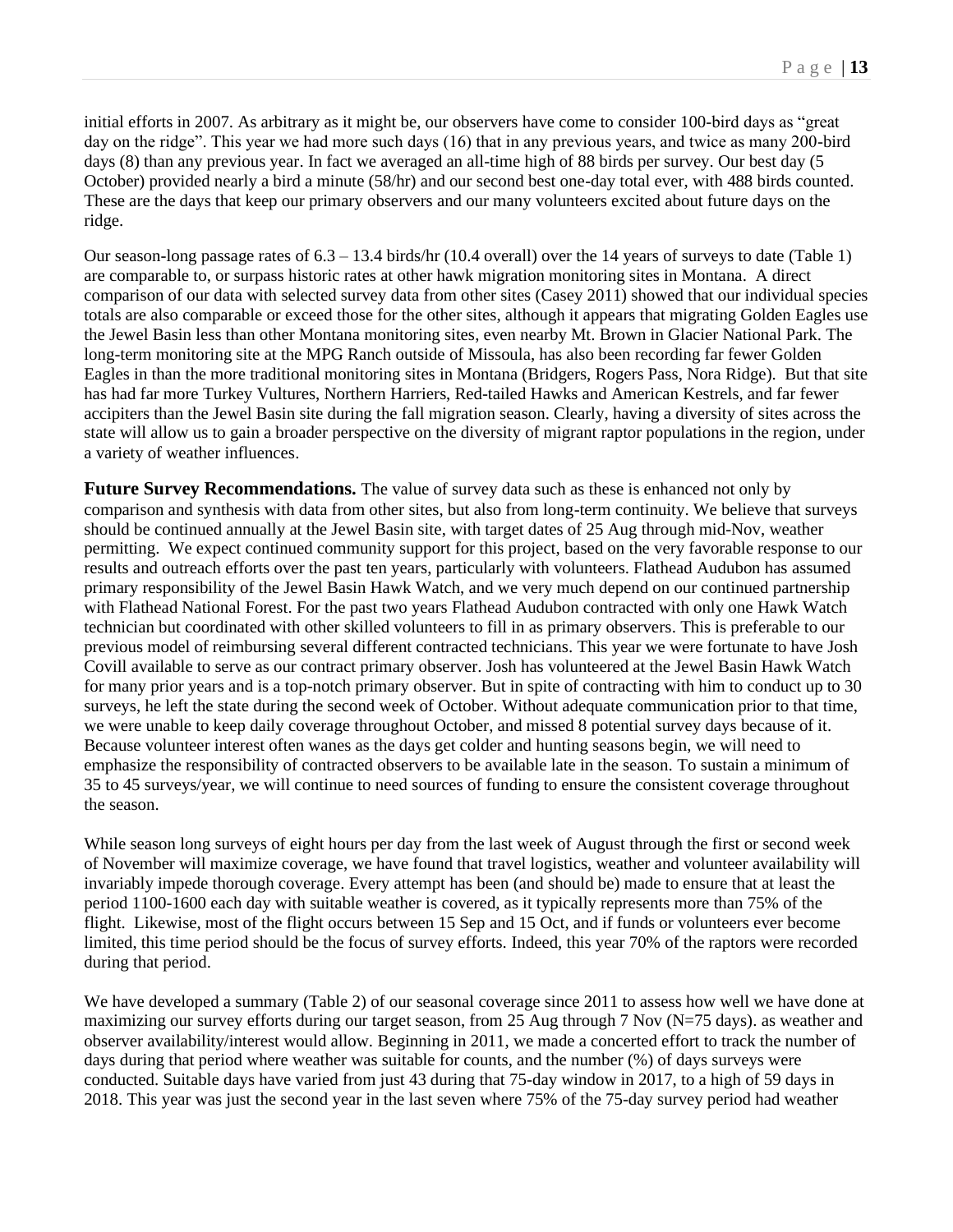suitable for surveys. It was also the ninth year where we managed to conduct surveys on 85% or more of the days with suitable weather (Table 2). In fact, we have never surveyed on fewer than 76% of the suitable days since we began tracking this statistic.

We have further defined our survey opportunity and effort during each annual "survey window", or those dates from the first survey each year until the last (when access is not longer safe). This survey window has varied from a low of 52 days (2020), to a high of 81 days in 2016, when our last survey was l3 November. This year that window was 73 days (25 August – 5 November) we completed surveys on 50 (68%) of those days, including every day with suitable weather from 25 August through 10 October. Fifteen days (21%) had poor weather, and we missed 8 days (11%) when no observer was available late in the season (Appendix B). Our continued ability to conduct surveys on most suitable days is a testament to outreach efforts and our growing pool of qualified observers, for a site with moderately difficult access and without a season-long, full-time onsite observer.

Table 2. Seasonal survey effort, Jewel Basin Hawk Watch, 2011-2020. Percent of days by category by Season (25 Aug – 7 Nov; N=75) and by Survey Window (days between first and last survey each year, inclusive; N=49-81).

| Year:                          | 2011 | 2012 | 2013 | 2014 | 2015 | 2016 | 2017 | 2018 | 2019 | 2020 | 2021 |
|--------------------------------|------|------|------|------|------|------|------|------|------|------|------|
| Suitable Days: Season          | 77%  | 73%  | 71%  | 77%  | 67%  | 64%  | 57%  | 79%  | 49%  | 60%  | 77%  |
| Suitable Days: Surveyed        | 87%  | 87%  | 91%  | 90%  | 94%  | 79%  | 98%  | 76%  | 97%  | 91%  | 86%  |
| Window Days Surveyed           | 61%  | 64%  | 64%  | 78%  | 72%  | 49%  | 66%  | 75%  | 68%  | 79%  | 68%  |
| Window Days Bad Weather        | 21%  | 21%  | 24%  | 15%  | 23%  | 33%  | 22%  | 5%   | 26%  | 12%  | 21%  |
| Window Days No Access          | 9%   | 9%   | 7%   | 7%   | 5%   | 17%  | 2%   | 20%  | 2%   | 8%   | 0%   |
| Window Days Suitable No Survey | 0%   | 5%   | 5%   | 0%   | 0%   | 0%   | 11%  | 0%   | 4%   | 2%   | 11%  |
| Window Days No Data            | 8%   | 0%   | 0%   | 0%   | 0%   | 0%   | 0%   | 0%   | 0%   | 0%   | 0%   |

Flathead Audubon continues to offer field trips and one on one training for individuals interested or with experience in raptor observations. We have had 36 people serve as primary observers for at least one survey since this project began and have a solid base of more than a dozen experienced local observers still available, including eight who have served as primary observers 10 or more (14-118) times. We still plan to contract with at least one individual to cover up to 30 survey days/season in future seasons, to ensure that we continue to maximize efforts when weather access allow. Montana Audubon staff have been involved as observers for the past two years, and we expect that partnership to continue, improving training and coverage.

**Summary.** The U.S. Forest Service is a primary forest steward in the Northern Rockies. Our efforts at this monitoring site indicate that it is an excellent site to monitor the migration and age structure of regional populations of forest-dwelling raptors (e.g. Sharp-shinned Hawk, Cooper's Hawk, Northern Goshawk). Monitoring results from this site complement data collected at other raptor monitoring sites in the state and region, and we are now entering our data directly into the [www.hawkcount.org](/../../../../AppData/Roaming/Microsoft/AppData/Local/AppData/Local/Microsoft/Windows/AppData/Local/Microsoft/Windows/Temporary%20Internet%20Files/Content.Outlook/TXIZ88V1/www.hawkcount.org) website to make them available to the public and to other researchers, in addition to our annual reports. Because this site allows close study of passing birds, we can track age and (for some species) sex ratios, in addition to overall abundance, indicating the health of populations (and therefore the health of forest ecosystems) over time. The accipiters passing this site are certainly reliant on both public and corporate timberlands; indeed, as they continue south from this site they pass over and through extensive corporate timber and USFS lands. We have observed that a large percentage of the passage birds at this site have full crops, indicating that these birds rely on local habitats to feed before proceeding on migration, though we have not quantified the extent of the phenomenon. Clearly, all the lands along this important migration corridor play a role in its continued value to these birds.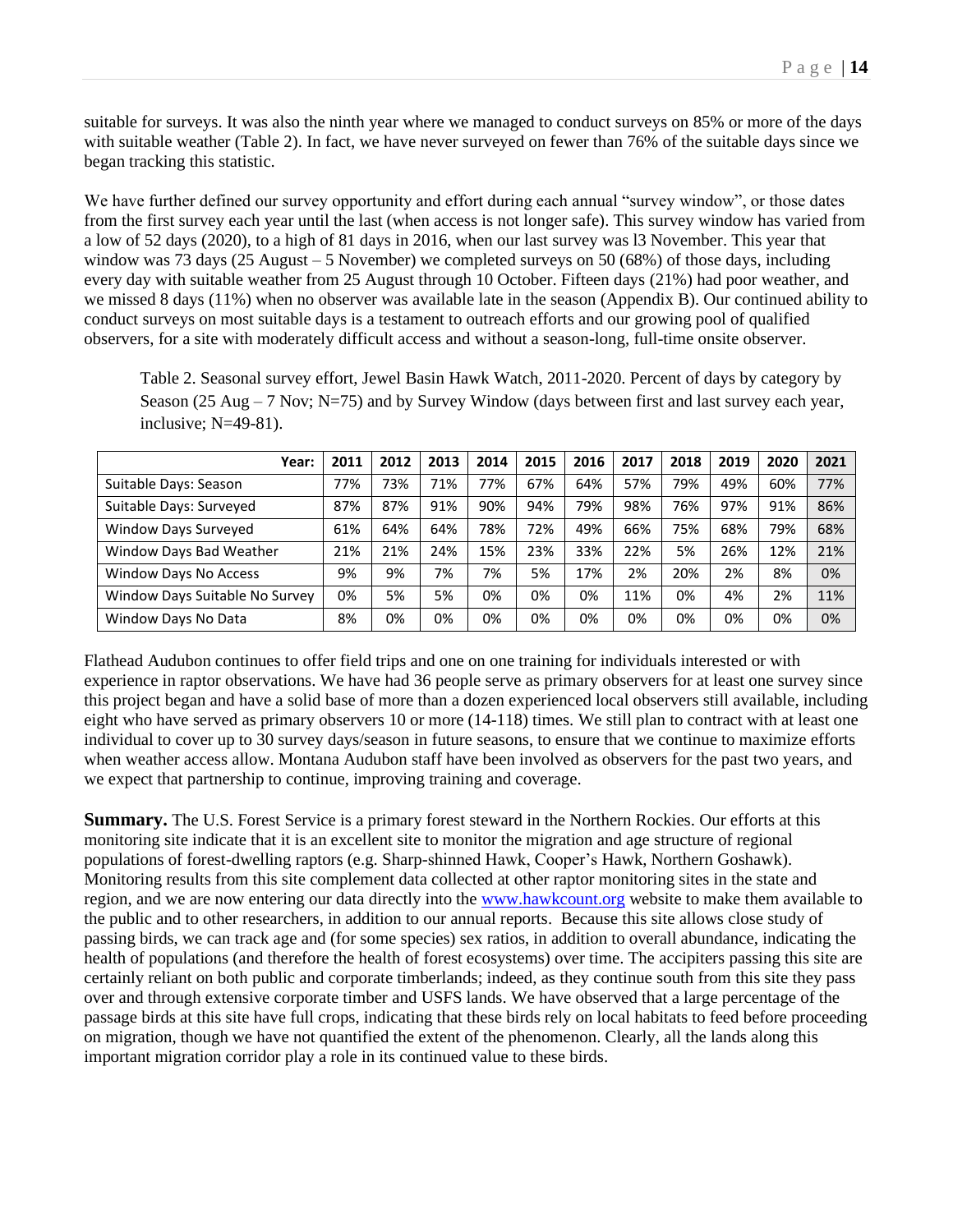Montana Audubon and the Flathead Audubon Society are committed to environmental education and developing citizen science opportunities. Because of its accessibility, the Jewel Basin Hawk Watch site offers exceptional opportunity to involve the local community and educate and inform them about the ties between sustainable forest management and bird conservation. It may also allow the Flathead National Forest, Montana Audubon and Flathead Audubon to nurture a volunteer base for other bird monitoring efforts in the region. This was evidenced by the continued overwhelming response by volunteers interested in participating in the 2008-2021 survey efforts. We have also have received inquiries in the past from home-schoolers, public school teachers, youth programs, and environmental outreach organizations (e.g. Montana Natural History Center, Glacier Institute, Montana Audubon) about opportunities to get children and adults involved in the surveys as an "outdoor classroom". This is another area of outreach to explore and expand in future years.

Many of the hawk watch sites in North America (including two sites in Montana) supplement their counting efforts with additional efforts to trap, band and release raptors to improve our understanding of migration patterns, distribution, longevity, plumage/molt, and more. We feel that the potential to add a raptor banding component to the Jewel Basin Hawk Watch effort is something that should be considered by partners. There are several master banders in Montana that might be available and willing to initiate a pilot effort in future years. We would like to initiate a dialogue with Flathead National Forest and the Hungry Horse District about that possibility in the coming year.

There are a few other components we feel could be added to the Jewel Basin Hawk Watch that would improve coverage, attract observers, and improve safety in 2022 and beyond. We have had very preliminary discussions with USFS personnel on the following topics, and look forward to enhancing our partnership further for the 2022 field season and beyond:

- Limited use of the Camp Misery cabin by our contracted primary observer and/or limited others for a portion of the survey season, with responsibilities and expectations explicitly stated (e.g. public outreach, maintenance, winterizing). This would improve safety (fewer tired trips up and down the access road), coverage (based on being onsite with reduced travel time), and public outreach (presence for other Jewel Basin users). Logically, perhaps the cabin could be available from the time it is vacated by USFS seasonal staff until 10-15 October, under a signed agreement?
- Installation of a webcam at the Hawk Watch site, to view onsite weather and perhaps to provide remote viewing of birds approaching the owl decoy.
- Continued bear awareness training and optional use of a USFS vehicle for primary observer(s). Perhaps combined with training in raptor identification and the use of the Dunkadoo software.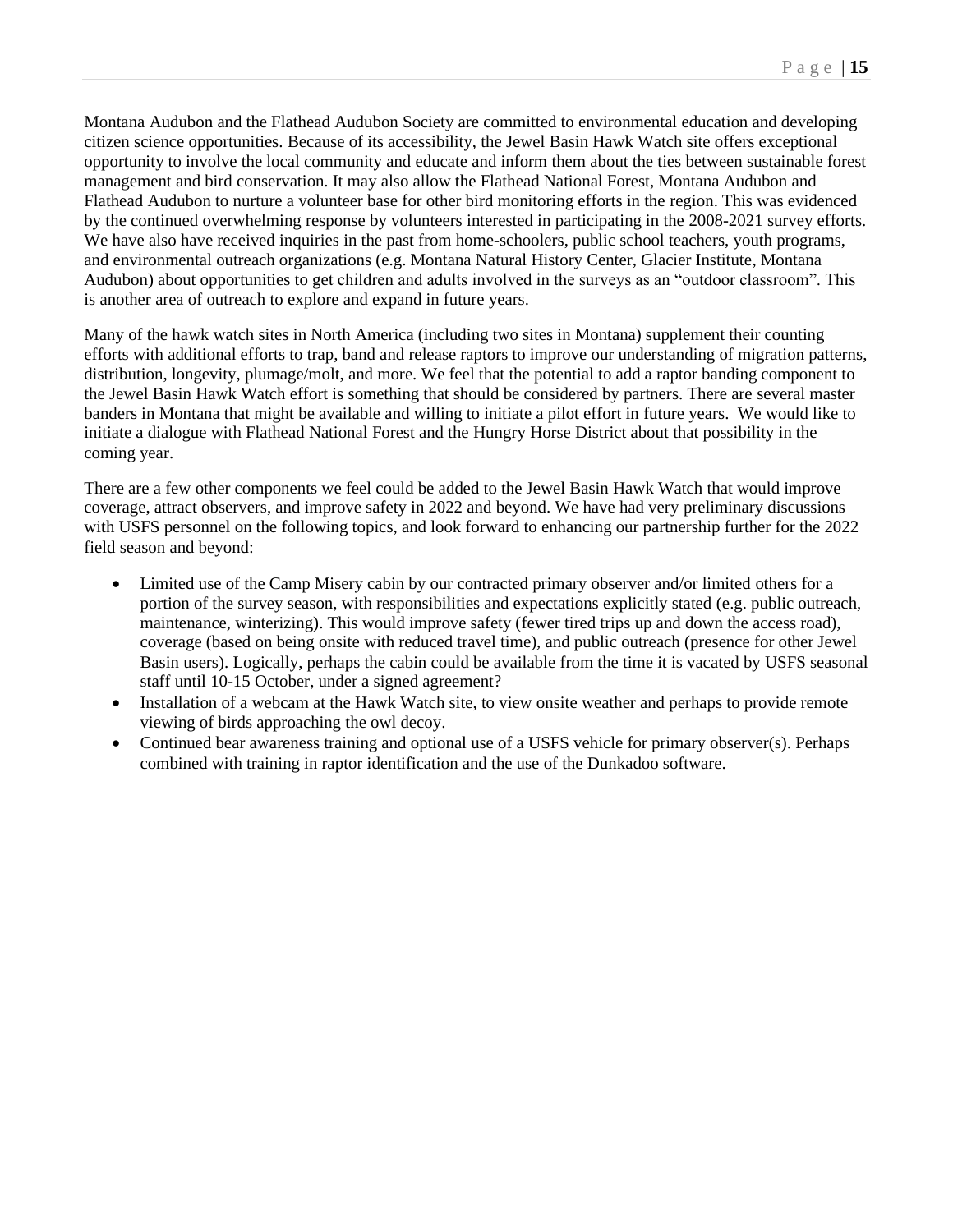### **References**

- Casey, D. et al. 2008. Raptor migration monitoring in the Jewel Basin. Autumn 2008 Annual Report. Rept. to Plum Creek Foundation. American Bird Conservancy, Kalispell, MT, and the Plains, VA. 11 p. plus appendices.
- Casey, D. et al. 2009. Raptor migration monitoring in the Jewel Basin. Autumn 2009 Annual Report. Rept. to USDA Forest Service, Flathead National Forest (Agreement #09-CS-11011000-007). American Bird Conservancy, Kalispell, MT, and The Plains, VA. 13 p. plus appendices.
- Casey, D. et al. 2011. Raptor migration monitoring in the Jewel Basin. Autumn 2010 Annual Report. Rept. to USDA Forest Service, Flathead National Forest (Agreement #09-CS-11011000-007). American Bird Conservancy, Kalispell, MT, and The Plains, VA. 12 p. plus appendices.
- Casey, D. et al. 2012. Raptor migration monitoring in the Jewel Basin. Autumn 2011 Annual Report. Rept. to USDA Forest Service, Flathead National Forest (Agreement #09-CS-11011000-007). American Bird Conservancy, Kalispell, MT, and The Plains, VA. 12 p. plus appendices.
- Casey, D. et al. 2013. Raptor migration monitoring in the Jewel Basin. Autumn 2012 Annual Report. Rept. to USDA Forest Service, Flathead National Forest (Agreement #09-CS-11011000-007). American Bird Conservancy, Kalispell, MT, and The Plains, VA. 13 p. plus appendices.
- Casey, D. et al. 2014. Raptor migration monitoring in the Jewel Basin. Autumn 2013 Annual Report. Rept. to USDA Forest Service, Flathead National Forest (Agreement #09-CS-11011000-007, Mod. 005). American Bird Conservancy, Kalispell, MT, and The Plains, VA. 13 p. plus appendices.
- Casey, D. et al. 2015. Raptor migration monitoring in the Jewel Basin. Autumn 2014 Annual Report. Rept. to USDA Forest Service, Flathead National Forest (Agreement #09-CS-11011000-007, Mod. 005). American Bird Conservancy, Kalispell, MT, and The Plains, VA. 13 p. plus appendices.
- Casey, D. et al. 2016. Raptor migration monitoring in the Jewel Basin. Autumn 2015 Annual Report. Rept. to USDA Forest Service, Flathead National Forest (Agreement #09-CS-11011000-007, Mod. 005). American Bird Conservancy, Kalispell, MT, and The Plains, VA. 13 p. plus appendices
- Casey, D. et al. 2017. Raptor migration monitoring in the Jewel Basin. Autumn 2016 Annual Report. Rept. to USDA Forest Service, Flathead National Forest (Agreement #09-CS-11011000-007, Mod. 005). American Bird Conservancy, Kalispell, MT, and The Plains, VA. 13 p. plus appendices
- Casey, D., and G. Bissell. 2020. Raptor Migration Monitoring in the Jewel Basin. Autumn 2019 Annual Report. Rept. to USDA Forest Service, Flathead National Forest (Agreement #15-CS-11011000-043). Flathead Audubon, Kalispell MT. 17p. plus appendices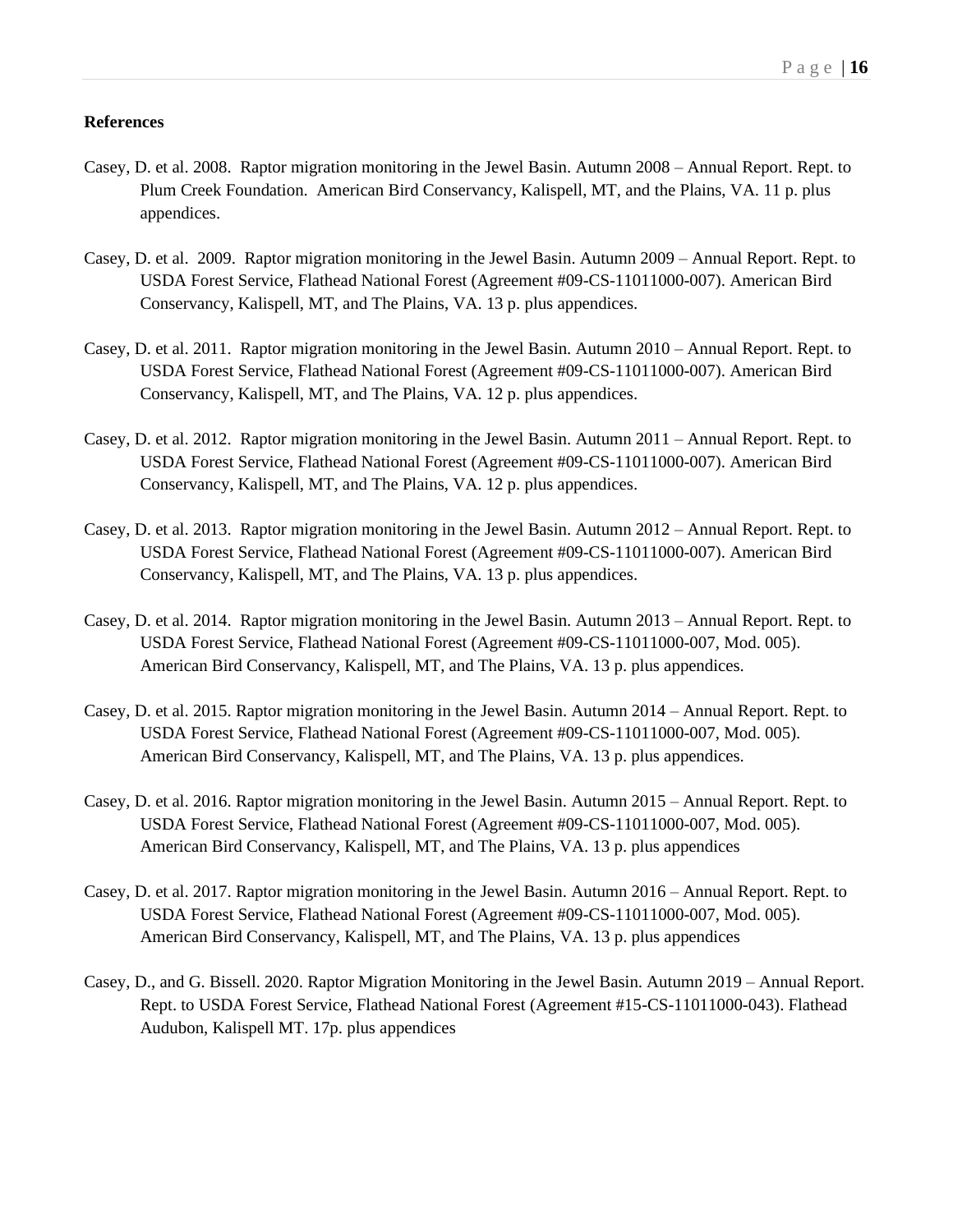- Casey, D., and G. Bissell. 2021. Raptor Migration Monitoring in the Jewel Basin. Autumn 2019 Annual Report. Rept. to USDA Forest Service, Flathead National Forest (Agreement #20-CS-11011000-026). Flathead Audubon, Kalispell MT. 17p. plus appendices
- Hawk Watch International. 2008. Hawk Watch International raptor migration observer procedures and protocols manual. HWI, Salt Lake City.
- Kroeger, C., and J.P. Smith. 2009. Fall 2009 raptor migration study in the Bridger Mountains, Montana. Montana Audubon, Helena, and Hawk Watch International, Salt Lake City. 26p.
- Yates, R.E., B.R. McClelland, P.T. McClelland, C.H. Key, and R.E. Bennetts. 2001. The influence of weather on Golden Eagle migration in northwestern Montana. J. Raptor Res. 35(2)81-90.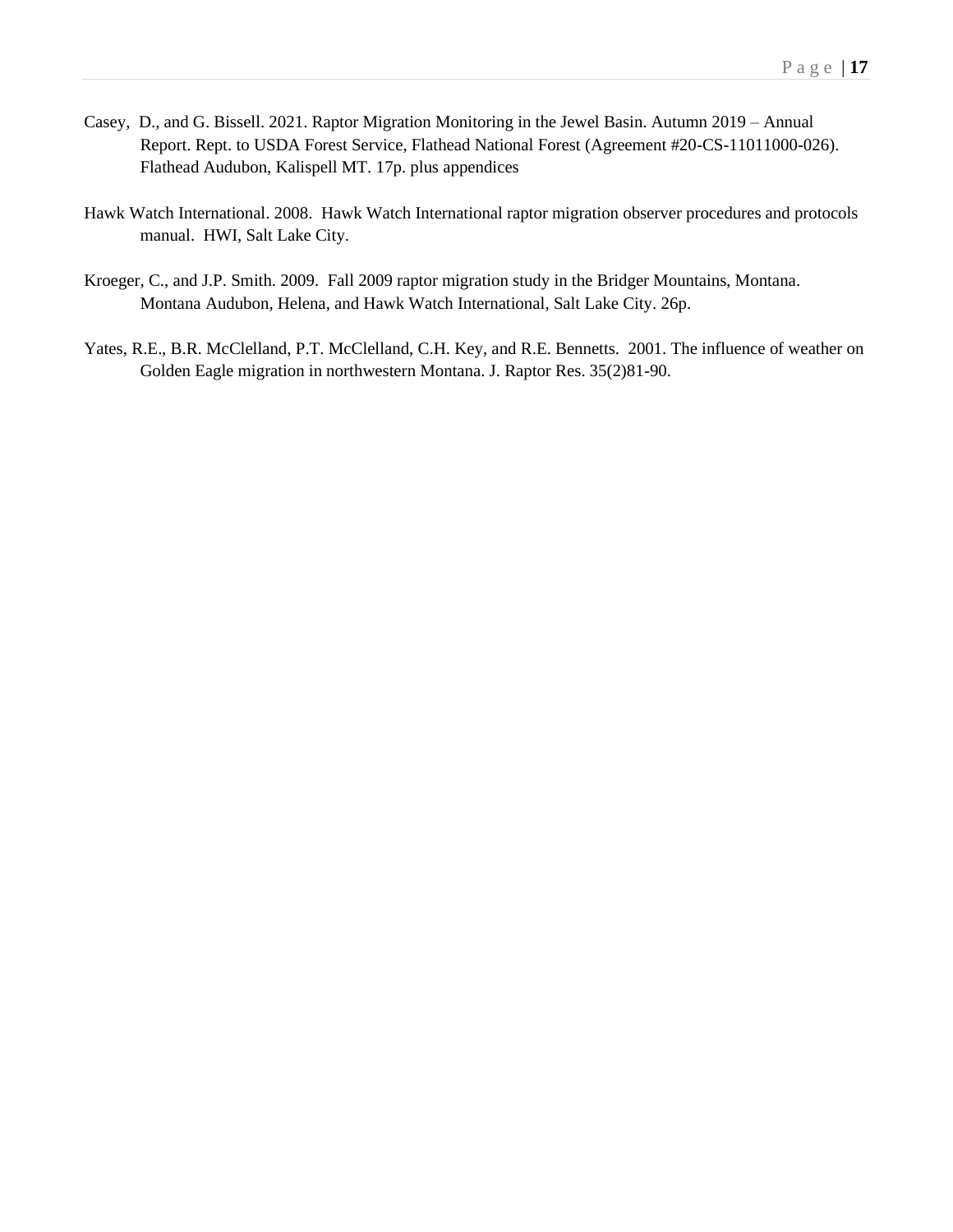| Date   | <b>Hours</b> | TV           | <b>OS</b>   | BE             | <b>NH</b>      | SS             | <b>CH</b>      | <b>NG</b>      | UA             | <b>BW</b>      | <b>SW</b>    | <b>RT</b>      | FE           | <b>RL</b> | UB             | <b>GE</b>      | AK             | ME             | PG             | PR             | GY | UF             | UE | UU             | <b>TOTAL</b> | Birds/Hr |
|--------|--------------|--------------|-------------|----------------|----------------|----------------|----------------|----------------|----------------|----------------|--------------|----------------|--------------|-----------|----------------|----------------|----------------|----------------|----------------|----------------|----|----------------|----|----------------|--------------|----------|
| 25-Aug | 5.50         |              |             |                |                | 3              | $\overline{4}$ |                |                |                |              | 4              | $\mathbf{1}$ |           |                |                |                |                |                |                |    |                |    |                | 12           | $2.2\,$  |
| 26-Aug | 5.60         |              |             | 4              |                | 6              | 1              |                |                |                |              | 16             | $\mathbf{1}$ |           | 6              | $\mathbf{1}$   | 1              | $\overline{2}$ |                |                |    |                |    |                | 38           | $6.8\,$  |
| 28-Aug | 3.50         |              |             |                | $\mathbf{1}$   | 3              | 1              |                |                |                |              | $\mathbf{1}$   |              |           |                |                | $\mathbf 1$    |                |                | $\mathbf{1}$   |    |                |    |                | 8            | 2.3      |
| 29-Aug | 6.00         |              | $\mathbf 1$ |                | $\mathbf{1}$   | 5              | 6              |                |                |                |              | 6              |              |           |                | $\overline{2}$ | 1              |                |                | $\overline{2}$ |    | 1              |    |                | 25           | 4.2      |
| 30-Aug | 6.17         |              | $\mathbf 1$ | $\mathbf 1$    | $\mathbf{1}$   | 16             | 3              |                |                |                | $\mathbf{1}$ | 6              |              |           |                |                | 3              | $\mathbf 1$    |                | 5              |    |                |    |                | 38           | $6.2\,$  |
| 31-Aug | 6.60         |              | $\mathbf 1$ |                | $\mathbf{1}$   | 18             |                | 4              |                |                |              | $\overline{2}$ |              |           |                |                | 6              |                |                | 3              |    |                |    |                | 35           | 5.3      |
| 1-Sep  | 7.00         |              |             | $\overline{2}$ |                | $\overline{2}$ | 3              |                |                |                |              | $\overline{2}$ |              |           |                |                |                |                |                |                |    |                |    |                | 9            | 1.3      |
| 2-Sep  | 6.25         |              |             | $\mathbf{1}$   | $\mathbf 1$    | 4              | 4              | $\mathbf{1}$   |                |                | $\mathbf{1}$ | $\mathbf{1}$   |              |           |                | $\mathbf{1}$   | $\overline{2}$ | $\overline{2}$ |                |                |    |                |    |                | 18           | 2.9      |
| 3-Sep  | 7.00         |              |             |                | $\mathbf{1}$   | 13             | $\overline{7}$ |                | $\mathbf 1$    |                |              | 5              |              |           |                |                |                | $\mathbf 1$    |                |                |    |                |    |                | 28           | $4.0\,$  |
| 4-Sep  | 7.25         |              |             | $\mathbf 1$    | $\mathbf{1}$   | 20             | 5              |                |                |                |              | $\mathbf 1$    |              |           |                | $\mathbf{1}$   | $\mathbf 1$    |                |                |                |    |                |    |                | 30           | 4.1      |
| 5-Sep  | 7.60         |              |             | $\mathbf{1}$   | $\mathbf 1$    | 35             | 10             |                | $\mathbf{1}$   |                |              | 6              |              |           |                | $\mathbf{1}$   | 3              |                |                |                |    |                |    |                | 58           | $7.6$    |
| 6-Sep  | 7.50         | $\mathbf{1}$ |             | 3              |                | 28             | 7              |                | 5              | $\overline{2}$ | $\mathbf 1$  | 9              |              |           | $\mathbf{1}$   |                | 3              | $\mathbf{1}$   | $\overline{2}$ | $\mathbf{1}$   |    | 1              |    |                | 65           | 8.7      |
| 7-Sep  | 6.50         |              |             | $\mathbf{1}$   | 5              | 23             | 9              | $\mathbf 1$    |                | $\mathbf 1$    |              | $\overline{2}$ |              |           |                | $\mathbf{1}$   | 3              | $\mathbf{1}$   | $\mathbf 1$    |                |    |                |    | $\mathbf{1}$   | 49           | 7.5      |
| 8-Sep  | 7.75         |              |             | 3              | 5              | 58             | 12             | $\mathbf 1$    |                |                |              | 11             |              |           |                | $\mathbf{1}$   | 6              | $\mathbf 1$    |                | $\mathbf 1$    |    |                |    | $\mathbf{1}$   | 100          | 12.9     |
| 9-Sep  | 8.00         |              |             |                | $\overline{2}$ | 63             | 37             |                | $\mathbf 1$    | $\mathbf 1$    | $\mathbf 1$  | $\overline{7}$ |              |           |                | $\mathbf{1}$   | $\overline{2}$ | $\mathbf 1$    |                |                |    |                |    |                | 116          | 14.5     |
| 10-Sep | 6.50         |              |             |                | $\overline{2}$ | 9              | 5              | $\mathbf 1$    |                |                |              | 3              |              |           |                |                | $\overline{2}$ |                | $\mathbf 1$    |                |    |                |    |                | 23           | 3.5      |
| 12-Sep | 5.50         |              |             |                | $\mathbf{1}$   | 34             | 13             |                | $\overline{2}$ | $\overline{2}$ | $\mathbf{1}$ | 8              |              |           |                | 5              | $\mathbf 1$    |                |                |                |    |                |    |                | 67           | 12.2     |
| 13-Sep | 8.25         |              |             |                | $\overline{2}$ | 29             | 24             | $\mathbf{1}$   | $\mathbf{1}$   |                |              | 10             |              |           | $\mathbf{1}$   | $\overline{2}$ |                | $\mathbf 1$    | $\mathbf 1$    |                |    |                |    |                | 72           | 8.7      |
| 14-Sep | 8.25         |              | $\mathbf 1$ |                | 4              | 77             | 61             |                | 2              | 30             | $\mathbf{1}$ | 24             |              |           | $\overline{2}$ | 4              | 5              | $\overline{2}$ | $\overline{2}$ | $\overline{2}$ |    |                |    |                | 217          | 26.3     |
| 15-Sep | 7.50         |              |             |                |                | 31             | 12             |                | $\mathbf 1$    | $\mathbf{1}$   |              |                |              |           |                | 9              |                | $\mathbf 1$    |                |                |    |                |    |                | 55           | 7.3      |
| 16-Sep | 8.00         | $\mathbf{1}$ |             | $\mathbf{1}$   |                | 46             | 29             | $\overline{2}$ | $\mathbf{1}$   | $\mathbf 1$    |              | 20             |              |           | $\mathbf{1}$   | $\sqrt{4}$     | 5              |                |                |                |    |                |    |                | 111          | 13.9     |
| 17-Sep | 7.00         | $\mathbf{1}$ | $\mathbf 1$ |                |                | 38             | 15             |                |                |                |              | 9              |              |           |                | 5              | $\overline{2}$ |                | 4              |                |    |                |    |                | 75           | 10.7     |
| 18-Sep | 2.00         |              |             |                |                |                |                |                |                |                |              |                |              |           |                |                |                |                |                |                |    |                |    |                | $\mathsf 0$  | $0.0\,$  |
| 21-Sep | 8.00         |              |             | $\overline{2}$ | 3              | 100            | 54             | $\mathbf{1}$   | 3              | $\overline{2}$ |              | 16             |              |           | $\mathbf{1}$   | 13             | 3              |                | $\overline{2}$ | $\mathbf 1$    |    | $\overline{2}$ |    | $\overline{2}$ | 205          | 25.6     |
| 22-Sep | 7.75         |              |             | $\mathbf{1}$   | $\mathbf{1}$   | 194            | 62             | $\overline{2}$ |                | $\mathbf 2$    |              | 18             |              |           | 3              | 11             | 5              | $\overline{2}$ | $\mathbf 1$    |                |    |                |    |                | 302          | 39.0     |
| 23-Sep | 8.50         |              | $\mathbf 1$ | $\mathbf{1}$   |                | 40             | 12             |                | 5              |                |              | 10             |              |           | $\overline{2}$ | 5              |                |                |                |                |    |                |    |                | 76           | 8.9      |
| 24-Sep | 8.40         |              |             | $\mathbf 1$    | 4              | 45             | 24             | $\mathbf 1$    | 6              |                | $\mathbf 1$  | 6              | $\mathbf 1$  |           |                | 10             | $\mathbf 1$    | $\mathbf 1$    | $\mathbf{2}$   | $\mathbf 1$    |    |                |    |                | 104          | 12.4     |
| 25-Sep | 8.00         |              | $\mathbf 1$ |                | $\mathbf{1}$   | 178            | 30             |                | 2              | $\overline{2}$ |              | 9              |              |           | $\mathbf{1}$   | $\overline{7}$ | 14             | $\mathbf{1}$   | $\mathbf{2}$   |                |    |                |    | $\mathbf{1}$   | 249          | 31.1     |
| 26-Sep | 7.75         |              | $\mathbf 1$ | 8              |                | 161            | 24             |                | $\mathbf{1}$   | 7              |              | 16             |              |           |                | 12             | 4              | 3              | 2              | 3              |    |                |    |                | 242          | 31.2     |
| 27-Sep | 8.20         |              | $\mathbf 1$ | $\overline{2}$ |                | 43             | 13             | $\overline{2}$ | $\mathbf{1}$   | $\mathbf 1$    |              | 6              |              |           |                | 3              | $\mathbf 1$    | $1\,$          |                |                |    |                |    |                | 74           | 9.0      |

# **APPENDIX A.** Daily count data, Jewel Basin Hawk Watch, 25 August – 5 November 2021. Species codes listed below table.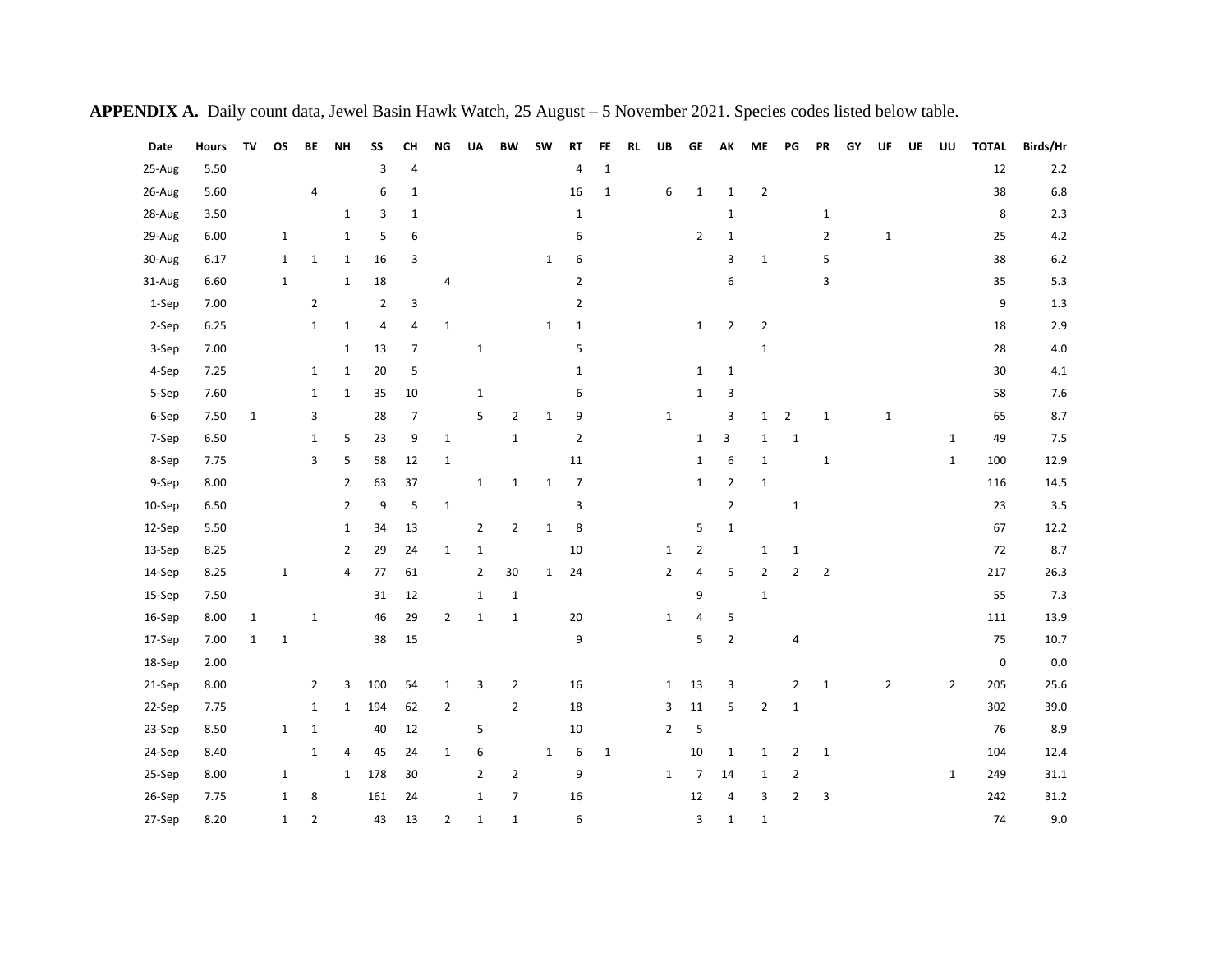**APPENDIX A (cont').** Daily count data, Jewel Basin Hawk Watch, 25 August – 5 November 2021. Species codes listed below table.

| Date            | <b>Hours</b>  | TV                | OS                                  | BE             | <b>NH</b>      | SS                     | CН             | ΝG                                      | UA             | <b>BW</b>                | <b>SW</b> | RT             | FE           | <b>RL</b>      | UB              | GE                                      | АΚ               | МE             | PG          | PR             | GY | UF | UE           | UU           | <b>TOTAL</b>              | Birds/Hr |
|-----------------|---------------|-------------------|-------------------------------------|----------------|----------------|------------------------|----------------|-----------------------------------------|----------------|--------------------------|-----------|----------------|--------------|----------------|-----------------|-----------------------------------------|------------------|----------------|-------------|----------------|----|----|--------------|--------------|---------------------------|----------|
| 30-Sep          | 8.00          |                   |                                     | 3              | $\overline{2}$ | 77                     | 17             | 3                                       | $\mathbf 2$    |                          |           | $\overline{7}$ |              |                |                 | 8                                       | $\mathbf 2$      | $\mathbf 1$    | $\mathbf 1$ |                |    |    |              |              | 123                       | 15.4     |
| 1-Oct           | 8.10          |                   |                                     |                |                | 67                     | 5              |                                         |                |                          |           | $\overline{4}$ |              |                |                 | 16                                      | $\mathbf{1}$     |                |             |                |    |    |              |              | 93                        | 11.5     |
| 2-Oct           | 8.00          |                   |                                     | 8              |                | 149                    | 15             | $\mathbf{1}$                            | $\mathbf{1}$   | $\mathbf{1}$             |           | 10             |              |                | $\overline{2}$  | 12                                      | 3                | 3              |             | $\overline{2}$ |    |    |              |              | 207                       | 25.9     |
| 3-Oct           | 8.50          |                   |                                     | 5              |                | 78                     | $\overline{3}$ | $\mathbf{1}$                            | $\overline{2}$ |                          |           | 12             |              |                | $\overline{2}$  | 13                                      | $\overline{2}$   | 2              |             |                |    |    |              | $\mathbf{1}$ | 121                       | 14.2     |
| 4-Oct           | 8.50          |                   |                                     | 3              | $\mathbf{1}$   | 176                    | 30             |                                         | $\overline{2}$ | $\overline{2}$           |           | 12             | $\mathbf{1}$ |                |                 | 13                                      | 4                | 5              |             | $\overline{2}$ |    |    |              |              | 251                       | 29.5     |
| 5-Oct           | 8.40          |                   | $\overline{2}$                      | 9              | $\mathbf{1}$   | 334                    | 34             | $\mathbf{1}$                            |                |                          |           | 16             |              | $\mathbf{1}$   |                 | 60                                      | 9                | 16             | 3           | $\mathbf{1}$   |    |    | $\mathbf{1}$ |              | 488                       | 58.1     |
| 6-Oct           | 6.50          |                   |                                     | $\overline{7}$ | 4              | 51                     | 3              | $\mathbf{1}$                            | 5              | $\mathbf{1}$             |           | 10             |              | 3              |                 | 31                                      | $\mathbf{1}$     | 8              |             | $\mathbf{1}$   |    |    |              | $\mathbf{1}$ | 127                       | 19.5     |
| 7-Oct           | 7.75          |                   |                                     | $\overline{4}$ |                | 27                     | $\mathbf{1}$   |                                         |                |                          |           | $\overline{2}$ |              | $\overline{2}$ |                 | 10                                      | $\mathbf{1}$     |                |             |                |    |    |              |              | 47                        | $6.1\,$  |
| 8-Oct           | 7.00          |                   |                                     |                |                | 30                     |                |                                         | $\mathbf{1}$   |                          |           | $\mathbf{1}$   |              |                |                 | 6                                       | $\mathbf 1$      | 3              |             |                |    |    |              |              | 42                        | 6.0      |
| 9-Oct           | 7.25          |                   |                                     | 3              | $\mathbf{1}$   | 30                     |                | 3                                       |                |                          |           | 6              |              |                |                 | 31                                      |                  | $\mathbf{1}$   |             | $\mathbf{1}$   |    |    |              |              | 76                        | 10.5     |
| 10-Oct          | 0.50          |                   |                                     |                |                | $\mathbf{1}$           |                |                                         |                |                          |           |                |              |                |                 | $\mathbf{1}$                            |                  |                |             |                |    |    |              |              | $\overline{2}$            | 4.0      |
| 12-Oct          | 6.50          |                   |                                     | $\mathbf{1}$   | $\mathbf{1}$   | $\overline{4}$         | $\overline{3}$ | $\overline{2}$                          | $\mathbf{1}$   |                          |           | 3              |              | $\mathbf{1}$   |                 | 13                                      |                  |                |             |                |    |    |              |              | 29                        | 4.5      |
| 13-Oct          | 1.00          |                   |                                     |                |                |                        |                |                                         |                |                          |           |                |              |                |                 | $\overline{2}$                          |                  |                |             |                |    |    |              |              | $\overline{2}$            | 2.0      |
| 16-Oct          | 2.00          |                   |                                     | 5              |                | 3                      |                |                                         | 6              | $\mathbf{1}$             |           |                |              |                |                 | 17                                      |                  |                |             |                |    |    |              |              | 32                        | 16.0     |
| 17-Oct          | 6.00          |                   |                                     | $\mathbf{1}$   | $\mathbf{1}$   | 118                    | 4              | 1                                       | 5              |                          |           |                |              | $\overline{2}$ |                 | $\overline{7}$                          |                  | $\mathbf{1}$   |             |                |    |    |              | $\mathbf{1}$ | 141                       | 23.5     |
| 19-Oct          | 6.00          |                   |                                     |                |                | 10                     | $\mathbf{1}$   | $\mathbf{1}$                            | $\mathbf 1$    |                          |           |                |              | 12             |                 | $\overline{7}$                          | $\mathbf 1$      |                |             |                |    |    |              |              | 33                        | 5.5      |
| 21-Oct          | 7.10          |                   |                                     | $\mathbf{1}$   |                | 12                     |                | 5                                       |                |                          |           | $\overline{7}$ |              | 11             |                 | 9                                       |                  | $\overline{2}$ |             |                |    |    |              |              | 47                        | 6.6      |
| 24-Oct          | 5.00          |                   |                                     | $\mathbf{1}$   |                | $\mathbf{1}$           |                |                                         |                |                          |           | $\mathbf{1}$   |              |                |                 | $\overline{2}$                          |                  | $\mathbf 2$    |             |                |    |    | 5            | $\mathbf{1}$ | 13                        | $2.6\,$  |
| 3-Nov           | 5.50          |                   |                                     | 5              |                |                        |                | $\mathbf{1}$                            |                |                          |           | 2              |              | $\overline{2}$ |                 | 3                                       |                  |                |             |                |    |    |              |              | 13                        | 2.4      |
| 5-Nov           | 4.50          |                   |                                     | 8              |                |                        |                |                                         |                |                          |           | $\mathbf{1}$   |              | $\overline{2}$ |                 | 19                                      |                  |                |             |                |    |    |              |              | 30                        | 6.7      |
|                 | <b>TOTALS</b> | 3                 | 11                                  | 97             | 49             | 2,490                  | 603            | 37                                      | 59             | 57                       | 7         | 328            | Δ            | 36             | 22              | 379                                     | 100              | 66             | 24          | 27             | n  |    | Բ            | q            | 4,418                     | 13.4     |
|                 | Species Code: |                   |                                     |                |                |                        |                |                                         |                |                          |           |                |              |                |                 |                                         |                  |                |             |                |    |    |              |              |                           |          |
| <b>TV</b>       |               |                   | <b>Turkey Vulture</b>               |                |                | UA                     |                |                                         |                | Unidentified Accipiter   |           |                |              |                | <b>GE</b>       |                                         | Golden Eagle     |                |             |                | UE |    |              |              | <b>Unidentified Eagle</b> |          |
| <b>OS</b>       |               | Osprey            |                                     |                |                | <b>BW</b>              |                |                                         |                | <b>Broad-winged Hawk</b> |           |                |              |                | AK              |                                         | American Kestrel |                |             |                |    | UU |              |              | Unidentified Raptor       |          |
| BE              |               | <b>Bald Eagle</b> |                                     |                |                | <b>SW</b>              |                |                                         |                | Swainson's Hawk          |           |                |              |                | ML              |                                         | Merlin           |                |             |                |    |    |              |              |                           |          |
| <b>NH</b>       |               |                   | Northern Harrier                    |                |                | <b>RT</b>              |                | Red-tailed Hawk                         |                |                          |           |                |              |                | PG              |                                         | Peregrine Falcon |                |             |                |    |    |              |              |                           |          |
| SS<br><b>CH</b> |               |                   | Sharp-shinned Hawk<br>Cooper's Hawk |                |                | <b>FH</b><br><b>RL</b> |                |                                         |                | Ferruginous Hawk         |           |                |              |                | <b>PR</b><br>GY |                                         | Prairie Falcon   |                |             |                |    |    |              |              |                           |          |
| <b>NG</b>       |               |                   | Northern Goshawk                    |                |                | UB                     |                | Rough-legged Hawk<br>Unidentified Buteo |                |                          |           |                |              | UF             |                 | Gyrfalcon<br><b>Unidentified Falcon</b> |                  |                |             |                |    |    |              |              |                           |          |